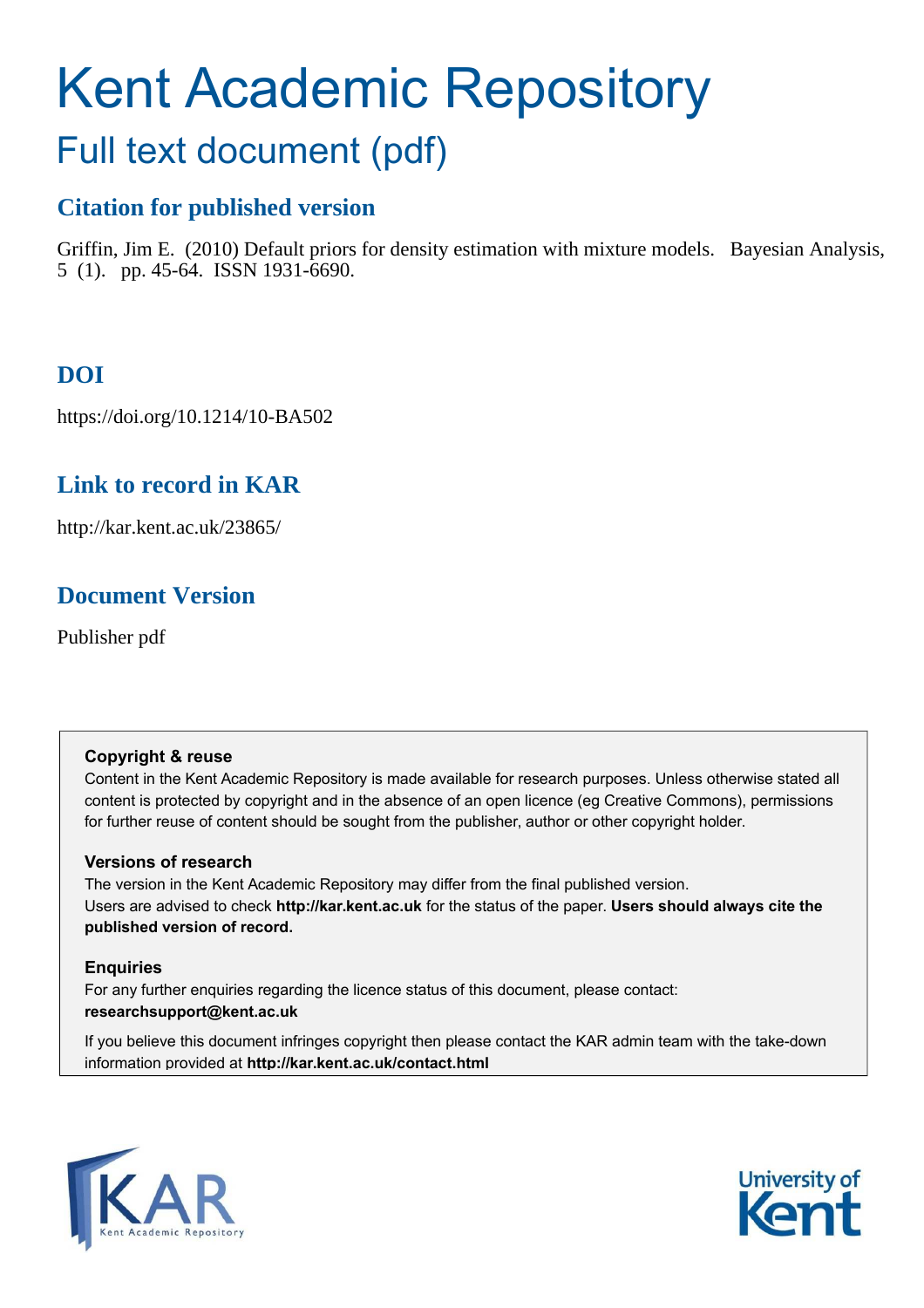# Default priors for density estimation with mixture models

#### J.E. Griffin<sup>∗</sup>

Abstract. The infinite mixture of normals model has become a popular method for density estimation problems. This paper proposes an alternative hierarchical model that leads to hyperparameters that can be interpreted as the location, scale and smoothness of the density. The priors on other parts of the model have little effect on the density estimates and can be given default choices. Automatic Bayesian density estimation can be implemented by using uninformative priors for location and scale and default priors for the smoothness. The performance of these methods for density estimation are compared to previously proposed default priors for four data sets.

Keywords: Density Estimation, Dirichlet process mixture models, Mixtures of normals, Normalized Generalized Gamma processes

# 1 Introduction

Infinite mixture of normals models, and particularly Dirichlet process mixture of normals models, have become the preferred method for density estimation in the Bayesian nonparametric literature (alternative methods are described by Walker et al. (1999) and Mueller and Quintana (2004)). The most widely used infinite mixture of normals model writes the unknown density as

$$
f(y) = \int \mathcal{N}(y|\mu, \sigma^2) dG(\mu, \sigma^2)
$$
 (1)

where  $N(y|\mu, \sigma^2)$  is the probability density function of a normal distribution with mean  $\mu$  and variance  $\sigma^2$  and G is a discrete distribution with an infinite number of atoms. This mixing distribution  $G$  can also be written as

$$
G = \sum_{i=1}^{\infty} w_i \delta_{\mu_i, \sigma_i^2}.
$$
 (2)

where  $\delta_x$  is the Dirac measure that places mass 1 on the point x,  $\sum_{i=1}^{\infty} w_i = 1$  a.s.,  $(\mu_1, \sigma_1^2), (\mu_2, \sigma_2^2), \ldots$  are i.i.d and the component weights vector  $\mathbf{w} = (w_1, w_2, \ldots)$  are independent of  $(\mu_1, \sigma_1^2), (\mu_2, \sigma_2^2), \ldots$  (the assumption of independence is common but dependence is discussed by James et al. (2008)). This is a flexible model which can represent any continuous distribution on the real line. The Bayesian estimation of these models was initially investigated by Ferguson (1983) and Lo (1984). To fit the model a

°c 2010 International Society for Bayesian Analysis DOI:10.1214/10-BA502

<sup>∗</sup>School of Mathematics, Statistics and Actuarial Science, University of Kent, Canterbury, UK, <mailto:J.E.Griffin-28@kent.ac.uk>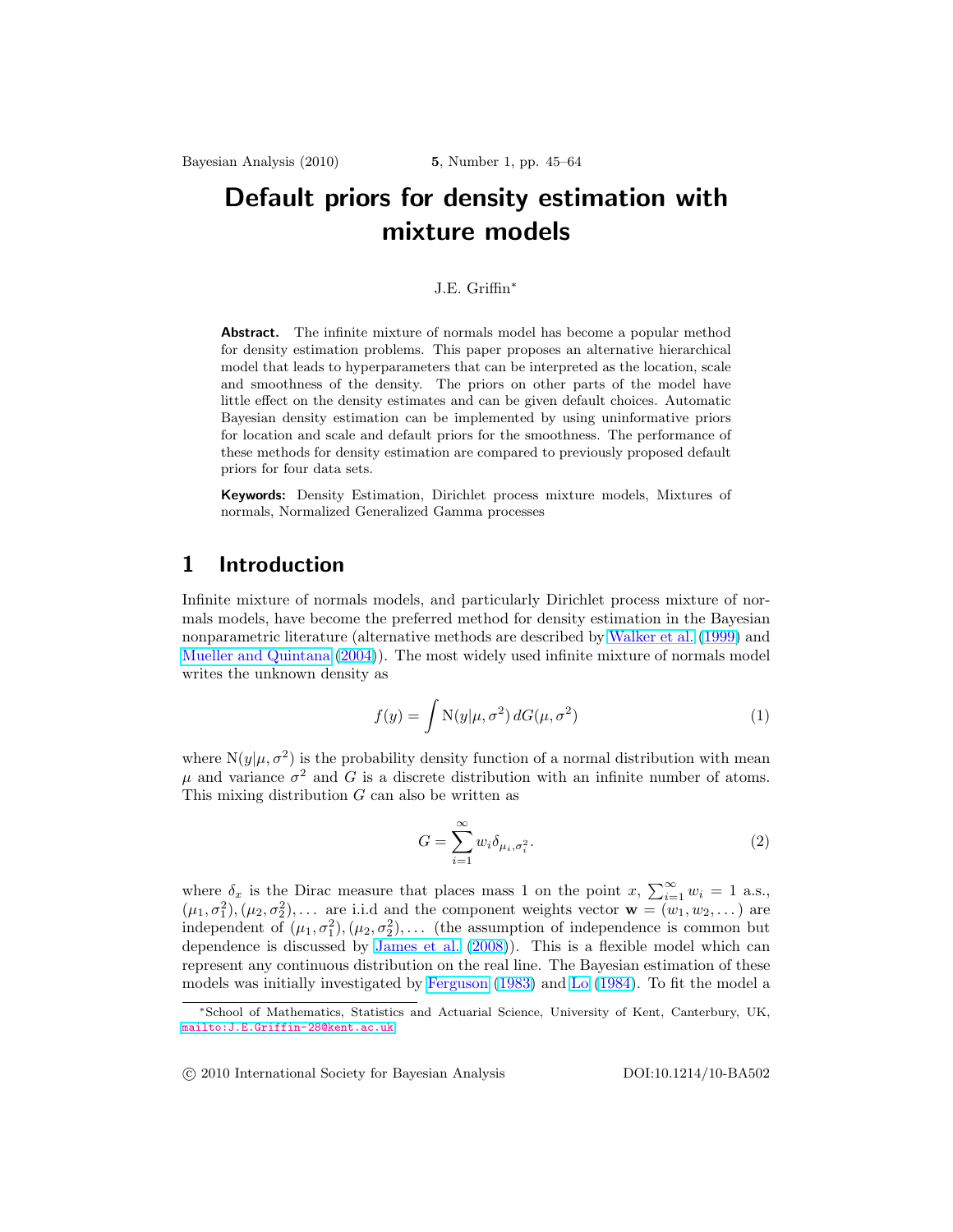#### 46 Default priors for density estimation

prior needs to be placed on G, the mixing distribution, or alternatively **w** and  $\mu_i$ ,  $\sigma_i^2$ . A standard choice is a Dirichlet process prior. Recently, there has been interest in alternative forms of prior for G. Suggestions have included: Poisson-Dirichlet processes (Ishwaran and James 2001), Normalized independent increment processes (Nieto-Barajas et al. 2004) and normalized generalized gamma process (Lijoi et al. 2007). This paper considers the prior on  $(\mu, \sigma^2)$ . We will see that the prior on **w** often has little effect on the estimate of the density, f, with the hierarchical model developed in this paper.

Inference in mixture models can be seen as a model selection problem. Therefore, the prior distribution of  $\mu$  and  $\sigma^2$  plays an important role in a Bayesian analysis. However, the prior distribution of  $(\mu_1, \sigma_1^2), (\mu_2, \sigma_2^2), \ldots$  has received little attention and conjugate choices such as  $\mu_i \sim N(\mu_0, \sigma^2/n_0)$  and  $\sigma_i^{-2} \sim Ga(\alpha, \beta)$ , which was suggested by Escobar and West (1995), or the non-conjugate choice  $\mu_i \sim N(\mu_0, \sigma_0^2)$  and  $\sigma_i^{-2} \sim Ga(\alpha, \beta)$  have predominated. It is well-known that the prior distributions cannot be chosen to be uninformative and so the prior introduces a scale through  $\alpha$ ,  $\beta$  and  $n_0$  or  $\sigma_0^2$ . Escobar and West (1995) suggest interpreting  $n_0$  as a smoothness parameter and this idea will be developed in this paper. Alternatively, several authors have proposed data-based priors which define some of the hyperparameters as a function of the data to allow automatic scaling of the prior. An alternative prior for finite mixture models was proposed by Robert and Titterington (1998) who assume a correlated prior for the means  $\mu_1, \mu_2, \mu_3, \ldots, \mu_k$  (where the mixture model has k components) by defining the conditional distribution of  $\mu_j$  given  $\mu_1,\ldots,\mu_{j-1}$ . This allows them to place noninformative priors on location and scale of the first component.

The original work of Ferguson (1983) and Lo (1984) assumes that the component variances  $\sigma_i^2$  in equation (2) share a common value  $\sigma^2$ 

$$
f(y|\sigma^2) = \int \mathcal{N}(y|\mu, \sigma^2) dG(\mu)
$$
 (3)

$$
G = \sum_{i=1}^{\infty} w_i \delta_{\mu_i}.
$$
 (4)

This prior has more recently been studied by Ishwaran and James (2002). Typically a hyperprior would be assumed for  $\sigma^2$  which can be given a vague, proper prior. A drawback with this model is the single variance hyperparameter  $\sigma^2$  which may be an overly restrictive assumption. If parts of the density can be well-represented by a normal distribution with different variances then imposing this constraint will lead to the introduction of many extra normal distributions to model areas with larger spreads. However, the extra modelling introduced by allowing different variances may only be necessary for good predictive performance for certain types of distribution. One aspect of this paper is to consider when the simpler model gives a similar performance to the more complicated model.

This paper proposes a new prior structure for univariate density using infinite mixtures of normals models which use noninformative prior distributions to define a default prior for Bayesian density estimation. Matlab code to implement the methods are available from <http://www.kent.ac.uk/ims/personal/jeg28/index.htm>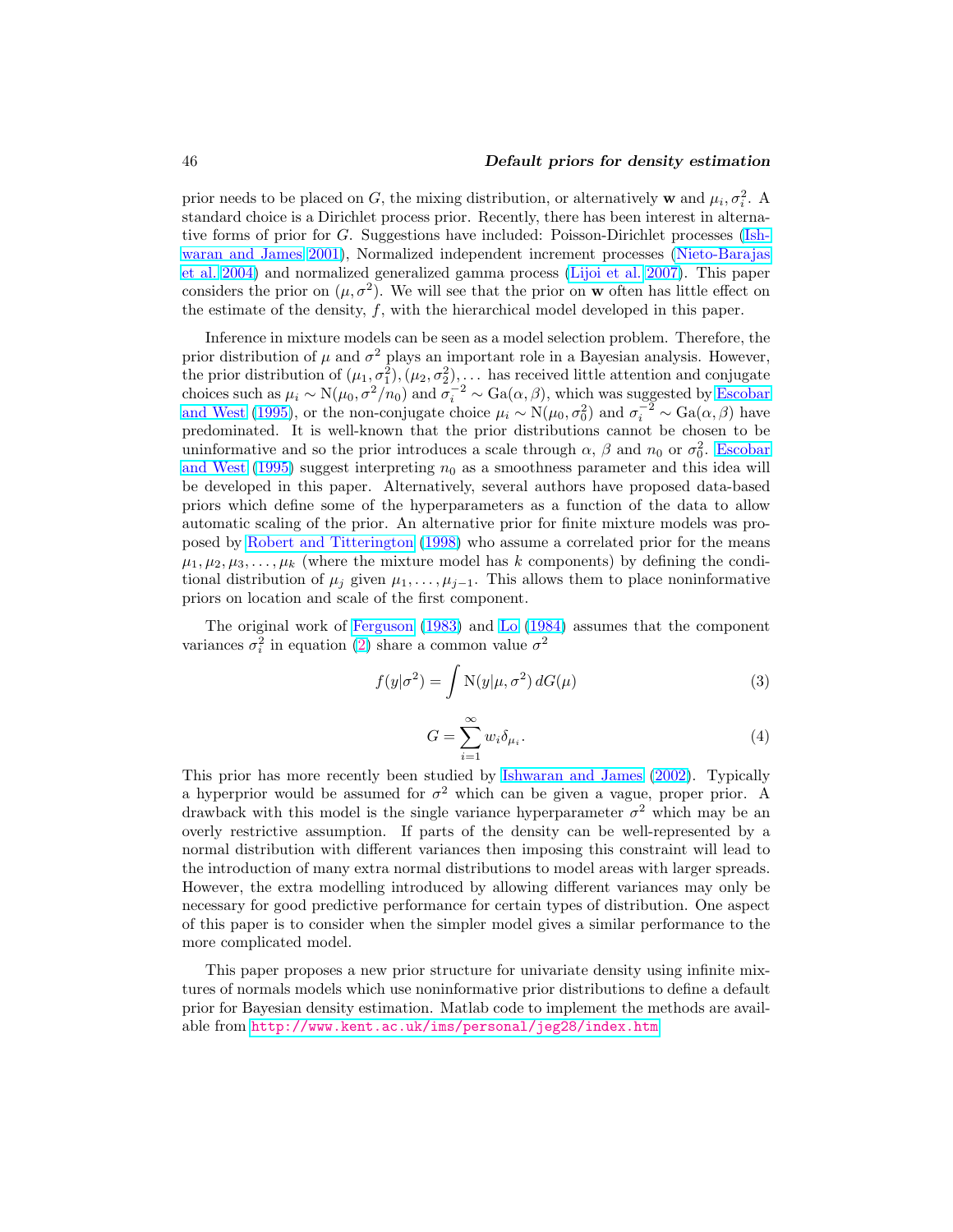#### J. E. Griffin 47

The paper is organised in the following way: section 2 discusses an alternative parameterisation of the normal mixture model and useful prior distributions for this parameterisation, section 3 briefly discusses the computational methods to fit these models (which are fully described in the appendix), section 4 applies these methods to four previously analysed univariate data sets with different levels of non-normality, section 5 discuss these ideas and some areas for further research and an appendix describes all samplers needed to fit the models and the propriety of the posterior of the proposed model.

# 2 A hierarchical infinite mixture model

The model in (3) and (4) will be used as a starting point and the form of further levels of the hierarchy will be considered. This seems like a small change to the model but it can have a large effect on the performance of the infinite mixture model for density estimation. The main feature of the proposed hierarchical model is that prior information can be directly placed on the unknown density  $f$  and a parameter controlling its smoothness, which contrasts with the standard Bayesian approach which places prior information directly onto the mixing distribution. The structure allows the construction of hierarchical models with little prior information which encourage good predictive performance (as illustrated in section 4) and which can be used to define automatic Bayesian density estimation procedures.

Initially it is assumed that all component variances are equal and a Common Component Variance (CCV) model is defined by

$$
y_i|\mu_i \sim \mathcal{N}(\mu_i, a\sigma^2)
$$

$$
\mu_i \sim G
$$

$$
G \sim \mathcal{DP}(MH) \tag{5}
$$

where  $0 < a < 1$  and DP(*MH*) represents a Dirichlet process (Ferguson 1973) with mass parameter  $M > 0$  and centring distribution  $H = N(\mu_0, (1 - a)\sigma^2)$ . The parameters  $\mu_0$ and  $\sigma^2$  can be interpreted as the location and scale of the marginal distribution since the prior predictive distribution of  $y_i$  is normal with mean  $\mu_0$  and variance  $\sigma^2$ .

The parameter  $a$  can be interpreted as a measure of the smoothness. If  $a$  is close to 1 then all component means  $\mu_i$  will tend to be close to  $\mu_0$  and the marginal distribution will tend to be close to the normal predictive distribution. If  $a$  is close to zero then the components will have a small variance and the centres will be independent draws which are normally distributed with a variance close to  $\sigma^2$ . The distribution of the number of modes is directly related to the smoothness of the unknown distribution since modes are determined by local features of the realized distribution. Figure 1 shows a number of realized distributions and the distribution of the number of modes for different choices of a and M. The prior distribution of the number of modes may not correspond well with the number of components with non-neglible weight if the mixture contains several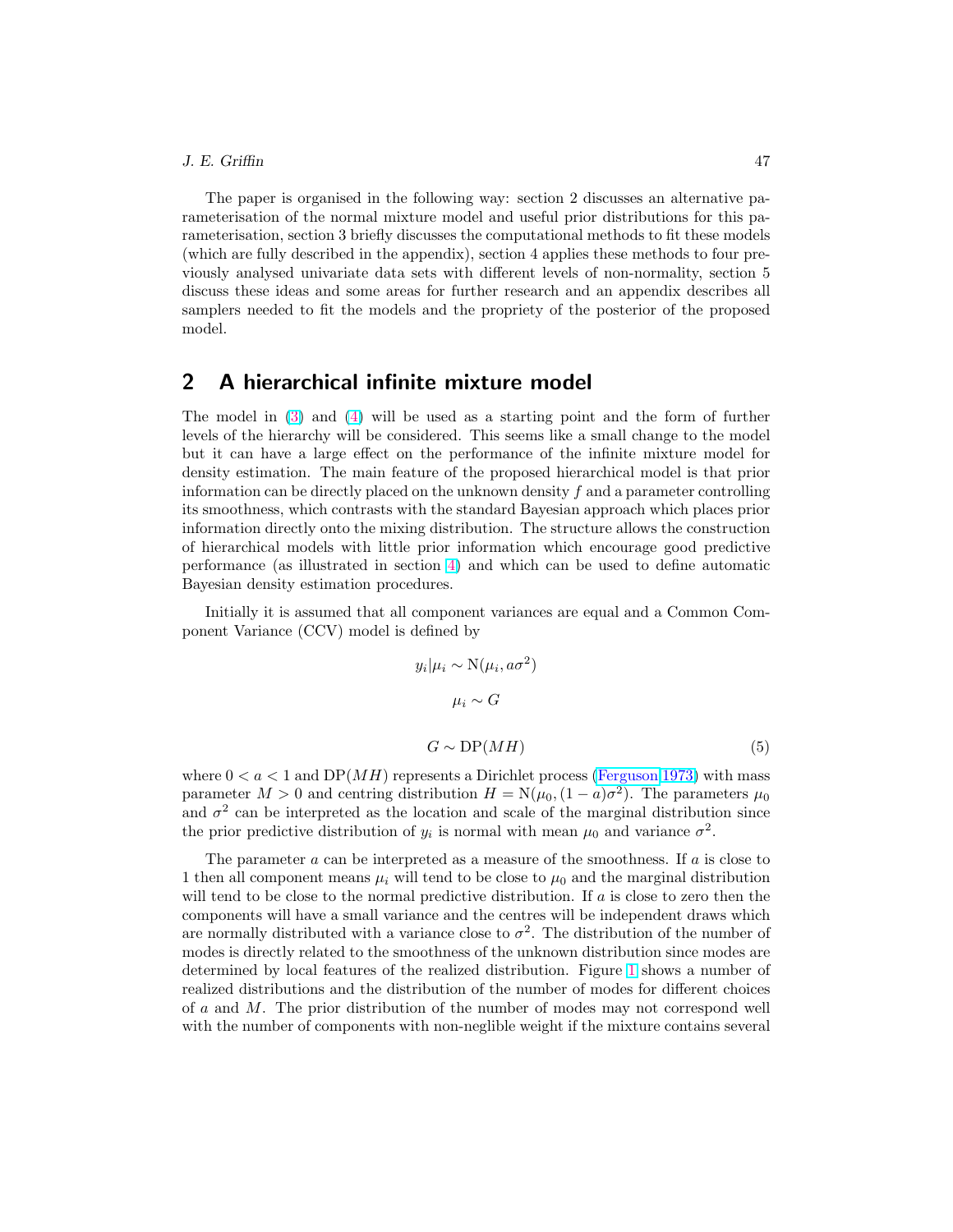

Figure 1: The prior distribution of the number of modes of  $f$  in (i) and a sample of densities in (ii) under different hyperparameter choices

components with non-neglible weight which are not well separated. The number of modes for any realized distribution is calculated by finding the number of maxima in the density function. The graphs of the prior distribution of the number of modes indicates that it is more clearly effected by the choice of  $a$  rather than  $M$ . Values of a between 0.1 and 0.2 indicate a prior belief of bi- or tri-modality wheareas  $a = 0.02$ indicates support to a number of modes between 3 and 9. These observations are helpful for defining a prior distributions for  $a$ . The model in equation  $(5)$  is a reparameterisation of the usual conjugate model which has the form

$$
y_i | \mu_i \sim \mathcal{N}(\mu_i, \psi)
$$

$$
\mu_i \sim G
$$

$$
G \sim \text{DP}(MH)
$$

and  $H = N(\mu_0, \frac{\psi}{n_0})$ . The new prior distribution is a reparameterisation where  $\sigma^2 =$  $\left(\frac{n_0+1}{n_0}\right)\psi$  and  $a=\frac{n_0}{n_0+1}$ . As noted by Escobar and West (1995)  $n_0$  plays a key role as a smoothing parameter. However, in many application of these methods the parameter  $n_0$  is assumed fixed with a fairly small value implying a prior preference for unsmooth densities. If  $n_0$  is assumed unknown then a prior is usually placed on  $(\psi, n_0)$  rather than  $\left(\left(\frac{n_0+1}{n_0}\right)\psi,\frac{n_0}{n_0+1}\right)$ . An alternative, non-conjugate prior is suggested by Richardson and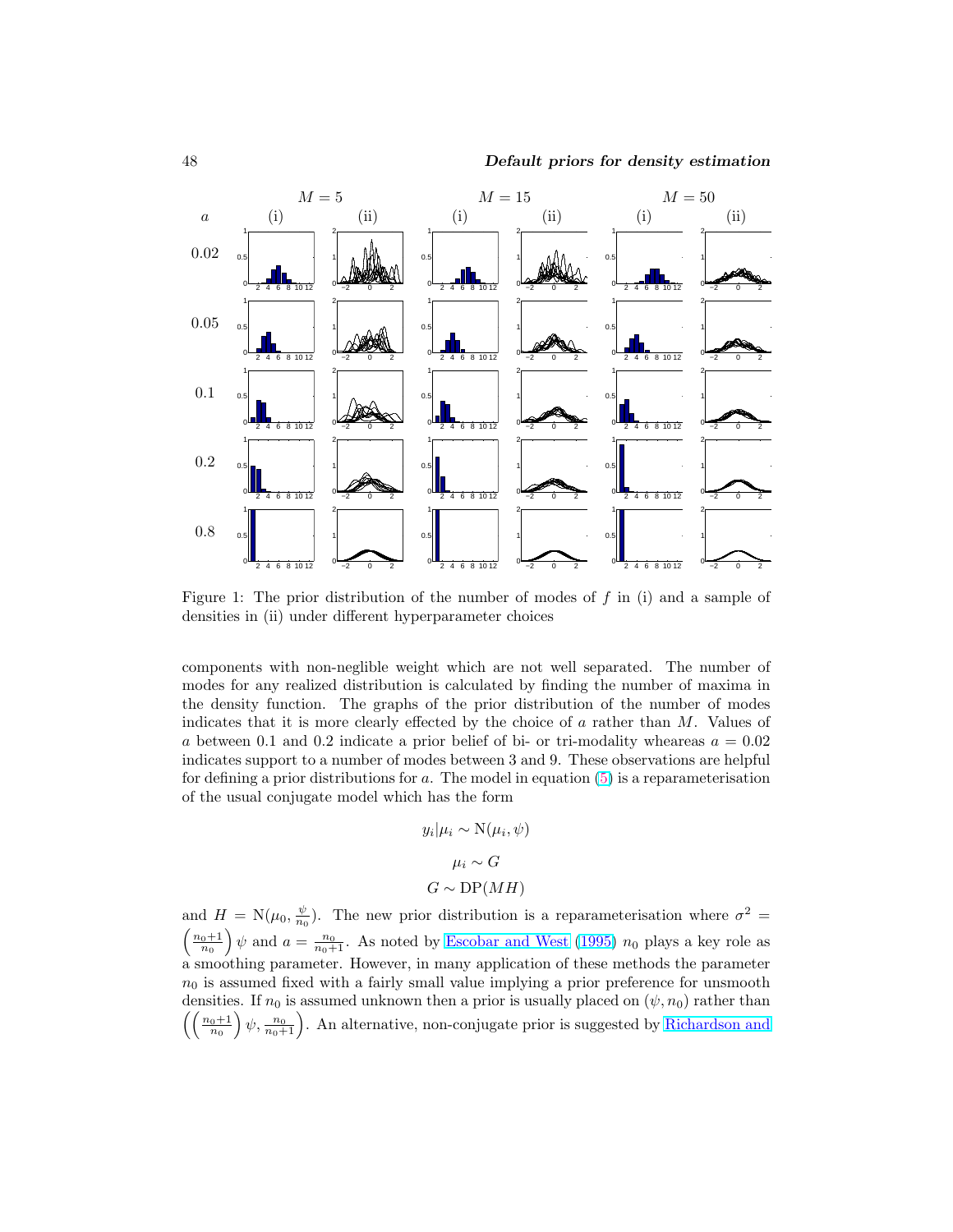#### J. E. Griffin 49

Green (1997) who define  $H(\mu, \sigma^2) = N(\zeta, \kappa^{-1})\text{Ga}(\sigma^{-2}|\alpha, \beta)$  in a finite mixture model with a Gamma hyperprior on  $\beta$ .

The Constant Component Variance model can represent any distribution on the real line but if the distribution has several modes with different variability around them then the model will tend to use a few normals to represent the components with larger variances. Consequently, it is useful to have a model which allows different variances to capture these distributions. The extended model is called the Different Component Variance (DCV) model and assumes that

$$
y_i|\mu_i \sim \mathcal{N}\left(\mu_i, a\frac{\zeta_i}{\mu_{\zeta}}\sigma^2\right)
$$

$$
\mu_i \sim G
$$

$$
G \sim \mathcal{D}\mathcal{P}(MH)
$$

where  $H = N(\mu_0, (1 - a)\sigma^2)$  and  $\mu_\zeta = E[\zeta_i]$ , which is assumed to be finite. An inverse gamma distribution with shape parameter  $\phi > 1$  and scale parameter 1 would be a standard choice for the distribution of  $\zeta_i$ , which is the conditionally conjugate form. It is no longer true that  $y_i \sim N(\mu_0, \sigma^2)$ . However,  $E[y_i] = \mu_0$  and  $V[y_i] = \sigma^2$  and the distribution will be close to normal if  $\phi$  is large.



Figure 2:  $C(x_1, x_1)$  with a standard normal predictive distribution and various values of a

To look at the effect of the prior for  $\bf{w}$  and the parameter a, the following quantity is considered

$$
Cov[f(x_1), f(x_2)] = C(x_1, x_2) \sum_{i=1}^{\infty} E[w_i^2]
$$

where

$$
C(x_1, x_2) = \mathbb{E}[\mathcal{N}(x_1|\mu_i, a\sigma^2\zeta_i)\mathcal{N}(x_2|\mu_i, a\sigma^2\zeta_i)] - \mathbb{E}[\mathcal{N}(x_1|\mu_i, a\sigma^2, \zeta_i)]\mathbb{E}[\mathcal{N}(x_2|\mu_i, a\sigma^2, \zeta_i)].
$$

The covariance,  $Cov[f(x_1),f(x_2)]$  can be expressed as the product of two parts. The first part,  $C(x_1, x_2)$ , is determined by a and the second part,  $\sum_{i=1}^{\infty} \mathbb{E}[w_i^2]$ , is determined by the choice of prior for **w**. It follows that  $\sum_{i=1}^{\infty} E[w_i^2] = \frac{1}{M+1}$  if a Dirichlet process mixture is chosen. Figure 2 shows  $C(x_1, x_1)$  with various values of a. The variability decreases as the value of a increases but a second effect is also clear: the variability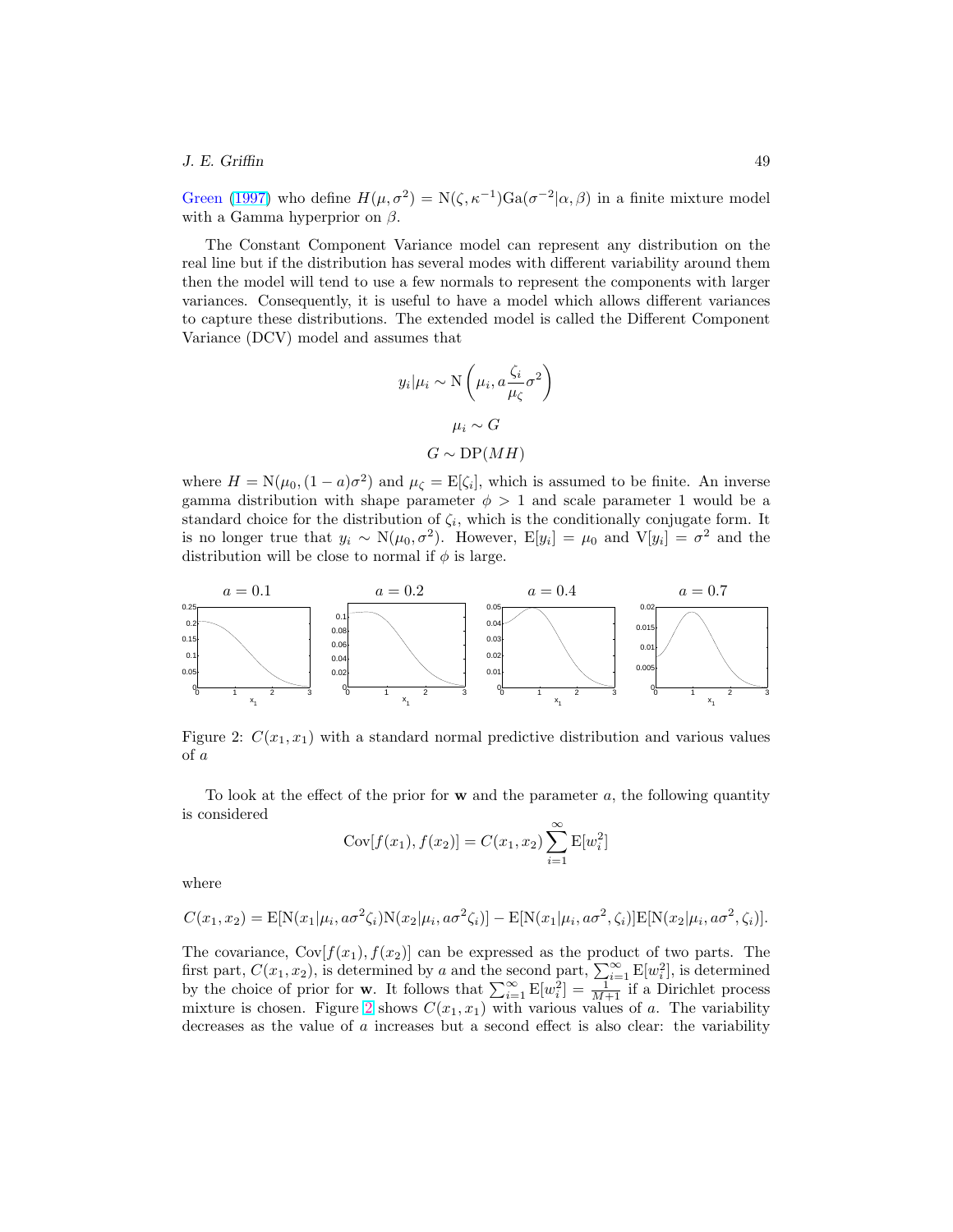is monotonic decreasing in  $x$  for small values of  $a$ . Consequently large  $a$  represents a confidence in the density at the mean but less confidence in the density in the region around one standard deviation.



Figure 3: Prior correlation between the density values at two points  $x_1$  and  $x_2$  for a model with a standard normal predictive distribution and various values of a where darker colours represent larger correlations

The correlation between the density values at two points can be expressed as

Corr
$$
[f(x_1), f(x_2)] = \frac{C(x_1, x_2)}{\sqrt{C(x_1, x_1)C(x_2, x_2)}}
$$
.

The correlation structure of  $f(x)$  is independent of the choice of prior for w. Therefore we can interpret  $a$  as a correlation parameter. Figure 3 shows the autocorrelation structure for various values of a with darker regions representing stronger correlation. For small a the dark area is almost contained by two parallel lines which suggests that the correlation is a function of the distance between two points only. As a increases this pattern disappears and larger absolute values of  $x$  are associated with much larger ranges (the distance at which the autocorrelation is equal to some small prespecified value). The measures considered in this section quantify the relationships that are evident from the figure 1. The parameter a controls the local prior behaviour of the density function and the Dirichlet process mass parameter controls the general variability. It seems reasonable given the results on the variance and correlation of the density function to assume that these relationship will largely carry over to other nonparametric priors. The following section uses these ideas to develop prior distribution for  $a$  and the location and scale parameters  $\mu_0$  and  $\sigma^2$ .

## 2.1 Specification of hyperparameters

The parameterization discussed in the previous section suggests placing independent priors on the location, scale and the smoothness of the unknown distribution. As Mengersen and Robert (1996) noted this is linked to standardisation of the data. Transforming to  $\frac{y_i-\mu_0}{\sigma}$  allows subsequent development of the model to be considered scale and location free. There are two standard choices of prior for the location  $\mu_0$  and the scale  $\sigma^2$ : the improper Jeffreys' prior  $p(\mu_0, \sigma^2) \propto \sigma^{-2}$  and the conjugate choice  $p(\mu_0, \sigma^{-2}) = N(\mu | \mu_{00}, n_{00}\sigma^2) \text{Ga}(\sigma^{-2} | \alpha, \beta)$ . The second choice is proper and so leads to a proper posterior and a proof of the propriety of the posterior with improper prior is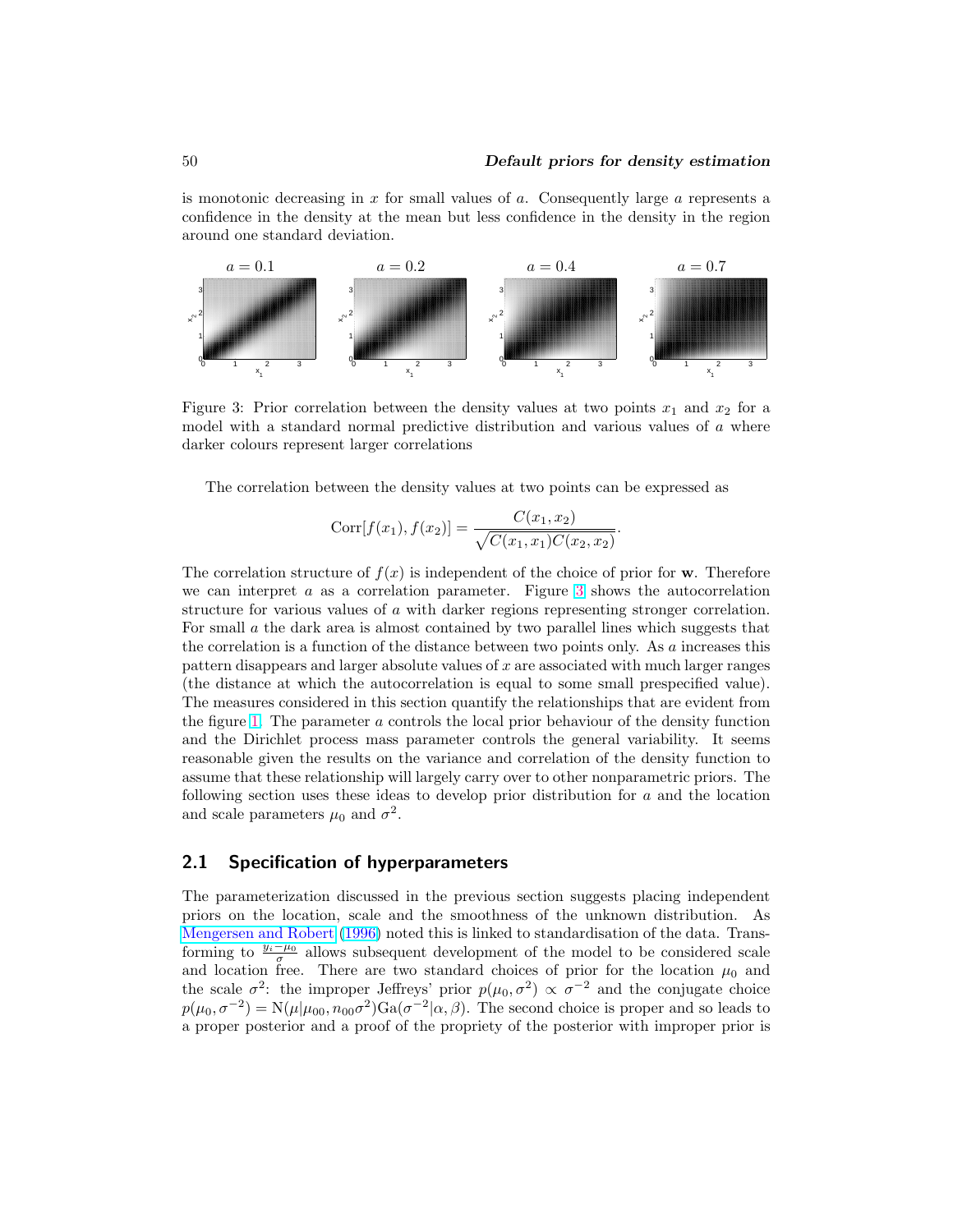#### $J. E. \text{Griffin}$  51

given in Appendix B.

The hyperparameter a is restricted to  $(0, 1)$  and we consider a Beta prior distribution. This represents beliefs about the smoothness of the unknown density. Priors which places a lot of mass on small values of a would correspond to a strong prior belief that the unknown density is unsmooth. The mass parameter of the Dirichlet process,  $M$ , is given a prior suggested by Griffin and Steel (2004),

$$
p(M) = \theta^{\eta} \frac{\Gamma(2\eta)}{(\Gamma(\eta))^2} \frac{M^{\eta-1}}{(M+\theta)^{2\eta}}.
$$

where  $\theta$  can be interpret as a prior sample size and  $\eta$  is a variance parameter for which the prior becomes more concentrated with larger  $\eta$ . They suggest using  $\eta = 3$  as a default value.



Figure 4: The prior distribution of the number of modes of  $F$  and a sample of densities under different hyperparameter choices

Figure 4 shows realisations of the density and the distribution of the number of modes for various choice of the prior distribution of  $a$  and  $M$ . If we choose  $a$  to follow a uniform distribution  $(Be(1, 1))$  then the distribution of the number of modes is peaked around 1. This prior is giving strong support to a unimodal density with a broadly normal shape. The choice of a  $Be(1, 10)$  places substantial mass on values of a less than 0.2 implying less smooth distributions. It gives a prior modal value of 2 for the number of modes and relatively flat shape supporting a large range of modes. This could represent a more sensible prior distribution in density estimation where we might expect to have a large departure from normality with several modes. A compromise between these priors is given by a Be(1.75, 10.25) prior which implies a modal number of modes of 1 but with a wider spread than the  $Be(1, 1)$ .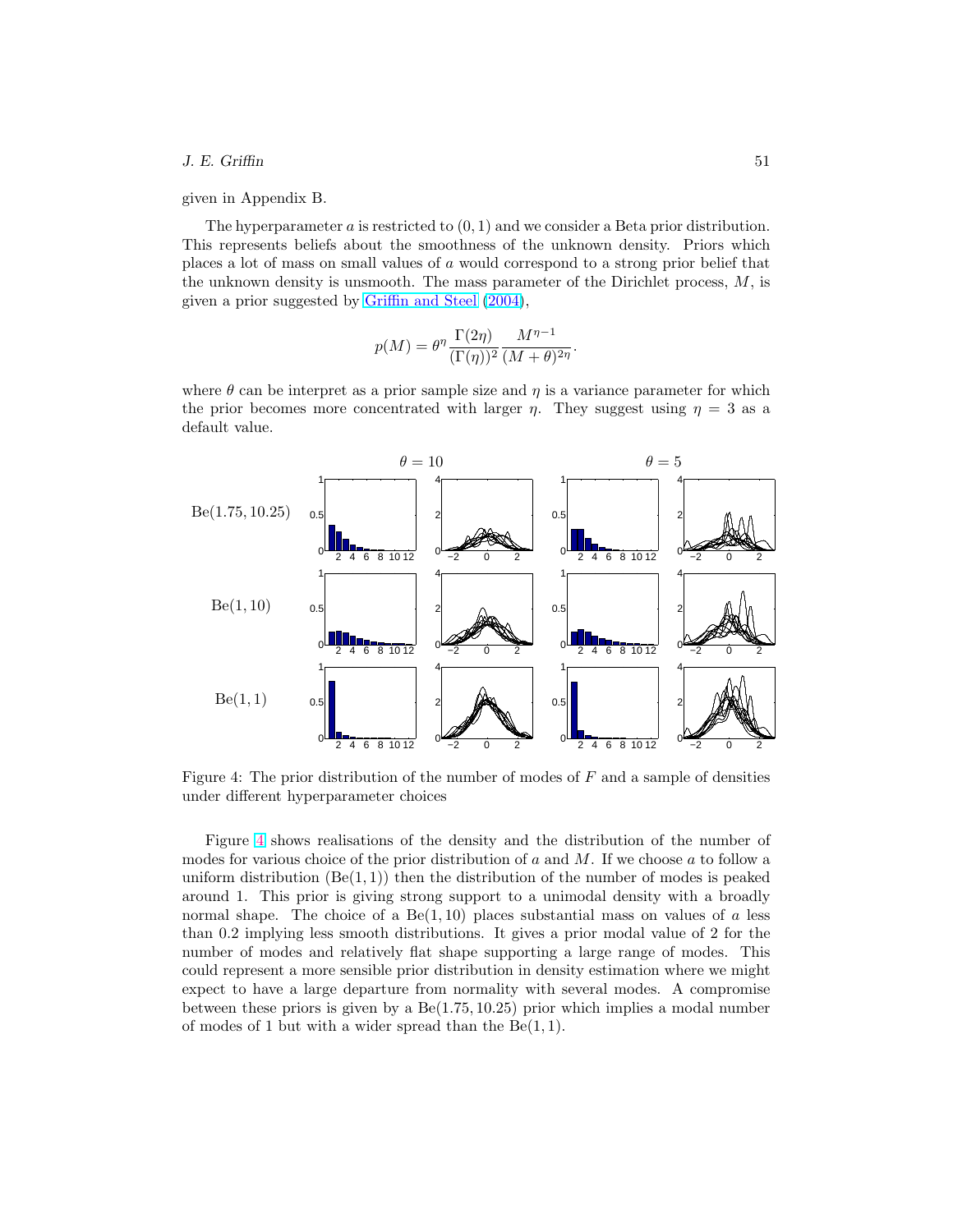# 3 Computational methods

The fitting of Dirichlet process mixture models have been greatly helped by the development of efficient MCMC methods. The model with a Common Component Variance model is a conjugate Dirichlet process which can be fitted using standard methods (MacEachern 1998; Neal 2000) and the Different Component Variance model is nonconjugate and can be fitted using the methods described in Neal (2000) (his algorithm 8 was used to implement the examples in this paper). Inference about the unknown mixing distribution and the density  $f$  is possible using the method of Gelfand and Kottas (2002). These methods are specific to Dirichlet process priors and computational approaches for more general priors are developed by Papaspiliopoulos and Roberts (2008), Kalli et al. (2010) and Griffin and Walker (2010). All methods make use of the Gibbs sampler and the full conditional distribution for each parameter are fully described in each paper. A full description of the algorithms needed to fit the models is given in the appendix.

# 4 Examples

The Bayesian model developed in this paper will be illustrated on a series of data sets previously analysed in the literature: the galaxy data, acidity data, enzyme data and sodium lithium data. The "galaxy" data was initially analysed by Roeder (1990) and introduced into the Bayesian literature by Roeder and Wasserman (1997). It has become a standard data set for the comparison of Bayesian density estimation models and their related computational algorithms. The data records the estimated velocity  $(\times 10^{-2})$ at which 82 galaxies are moving away from our galaxy. The "acidity" data refers to a sample of 155 acidity index measurement made on links in north-central Wisconsin which are analysed on the log scale. The "enzyme" data measures the enzymatic activity in the blood of 245 unrelated individuals. It is hypothesised that there are groups of slow and fast metabolizers. These three data sets were previously analysed in Richardson and Green (1997). The "sodium lithium" data was previously analysed by Roeder (1994) and measures the cell sodium-lithium countertransport (SLC) in six large English kindreds. Some summary statistics for the four data sets are shown in table 1. In all analyses the prior for M is set to have hyperparameters  $\theta = 5$  and  $\eta = 3$  and  $\zeta_i \sim IG(2, 1)$ . Two prior choices for a were chosen:  $Be(1, 10)$  and  $Be(1, 1)$  which represent a prior distribution with substantial prior mass on a wide range of modes and prior distribution that places a lot of a mass on a single mode. All MCMC samplers were run 50000 iterations with the first 5000 iterations used as a burn-in period, which seemed sufficient for convergence of the number of clusters.

## 4.1 Results

Figure 5 shows the predictive distribution (solid line) and a 95% highest probability density region of  $f(x)$  for each of the four data sets when the prior distribution is  $Be(1, 1)$ (the results are largely unchanged by the alternative prior distributions described in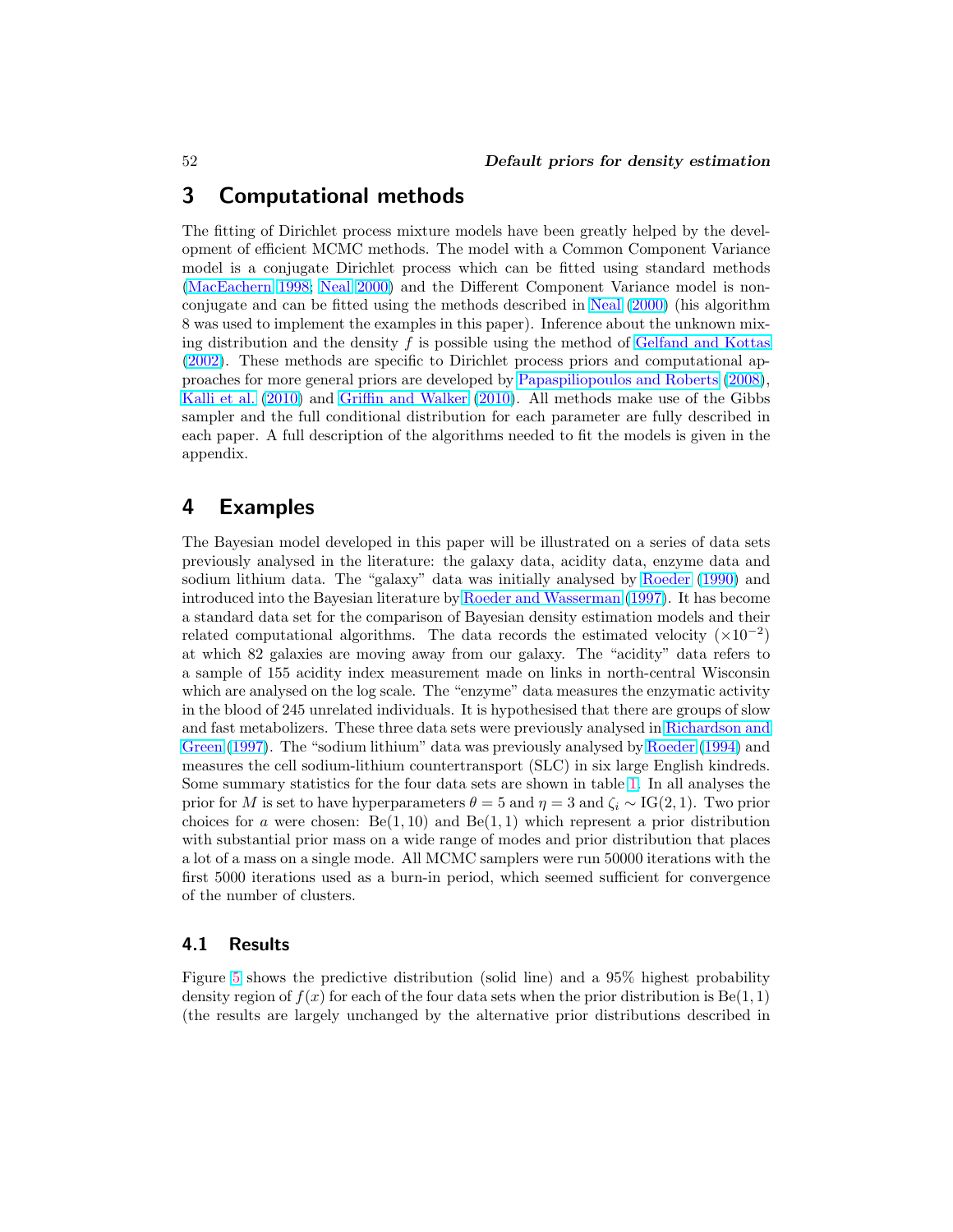#### $J. E. \text{Griffin}$  53

| Data set       | sample size | mean | standard deviation |
|----------------|-------------|------|--------------------|
| Galaxy         | 82          | 20.8 | 4.6                |
| Log Acidity    | 155         | 5.11 | 1.04               |
| Enzyme         | 245         | 0.62 | 0.62               |
| Sodium Lithium | 190         | 0.26 | 0.099              |

Table 1: Summary statistics for the 4 data sets



Figure 5: Posterior predictive densities for the four data sets with a pointwise 95% HPD interval

section 2.1). These results are very similar to previous analyses, although the galaxy data results do differ largely from analyses described in Marin et al. (2006) and Roeder and Wasserman (1997) who find a single mode between 20 and 24 rather than the two modes inferred in this analysis. The extra mode has been found in a number of other analyses e.g. Richardson and Green (1997).

| a                                      |                     |                                                                          |                                |  |
|----------------------------------------|---------------------|--------------------------------------------------------------------------|--------------------------------|--|
| Be(1,1)                                | Be(1, 10)           | Be(1,1)                                                                  | Be(1, 10)                      |  |
| $\boxed{\text{Ga}$   0.04 (0.01, 0.12) |                     | $0.03$ (0.01, 0.10)   3.73 (1.14, 10.80)                                 | $3.93$ $(1.31, 10.06)$         |  |
| $\overline{Ac}$    0.16 (0.04, 0.46)   | $0.10$ (0.03, 0.27) | $3.47 \; (0.95, 10.66)$                                                  | $\overline{3.23}$ (0.83, 9.48) |  |
| En    $0.06$ (0.01, 0.23)              |                     | $0.05$ (0.01, 0.16)   2.40 (0.75, 6.40)                                  | 2.39(0.69, 7.31)               |  |
|                                        |                     | S L    0.44 $(0.12, 0.82)$   0.17 $(0.04, 0.41)$    3.71 $(0.79, 15.01)$ | $\sqrt{2.25}$ (0.49, 6.69)     |  |

Table 2: The posterior distribution of a summarised by the posterior median with 95% credibility interval in brackets for the 4 data sets (Ga is Galaxy, Ac is Acidity, En is Enzyme and S L is Sodium Lithium) and two priors for a

Table 2 shows summaries of the posterior distributions of a and M under the two prior distributions of a. The results show that the distributions which are less smooth (in particular the multi-modal galaxy data) have smaller estimates of  $a$ , which is estimated with good precision in each case. Unsurprisingly the unimodal distribution of sodium lithium has the highest estimates of a. This supports the interpretation of a as a smoothness parameter. The posterior distribution is robust to the choice between the two prior distribution when the densities are estimated to be less smooth. For distributions which have higher levels of smoothness the prior distribution is much more influential. This mostly shows a prior-likelihood mismatch since the tighter prior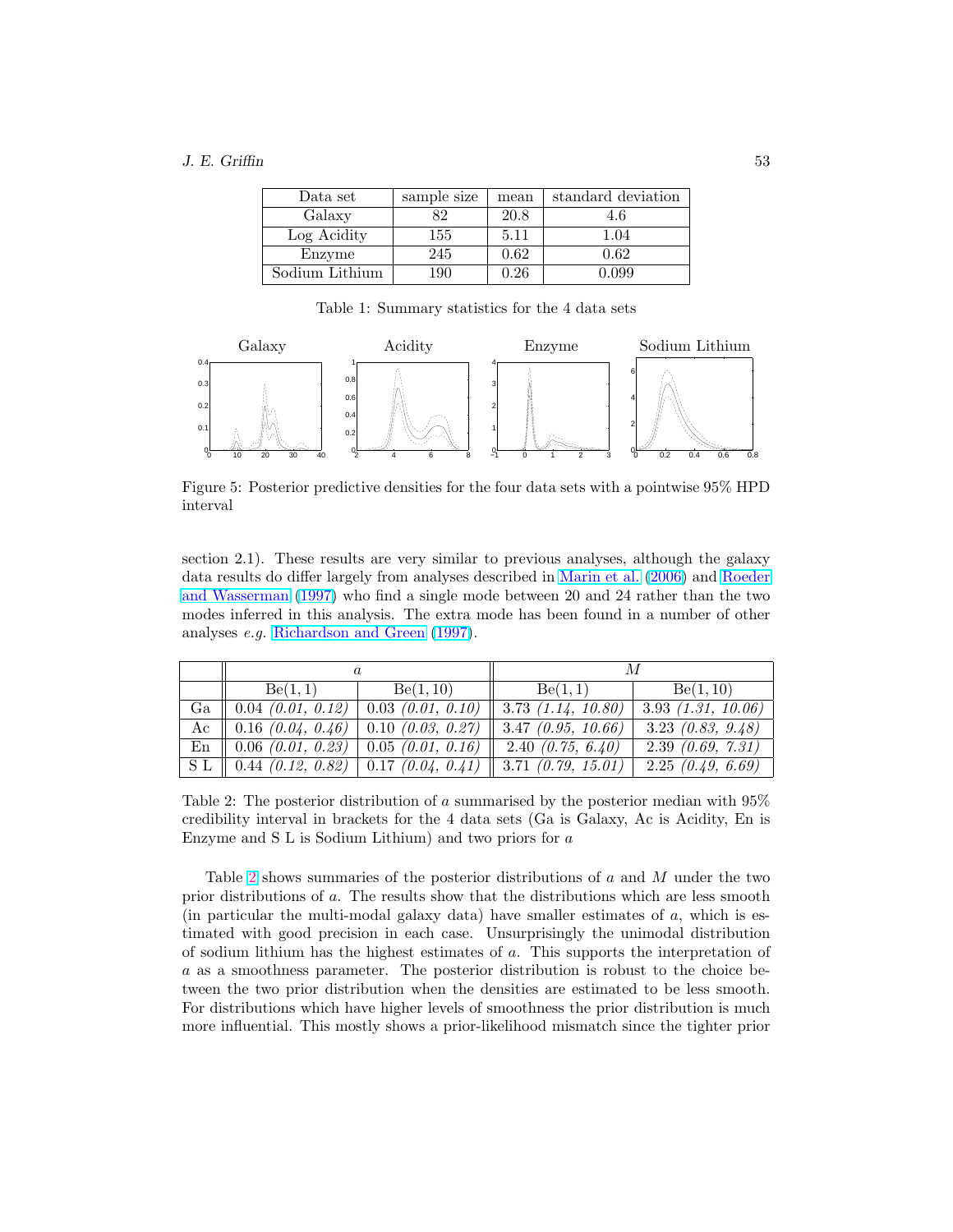distribution places nearly all its mass below 0.2 and neglible mass above 0.3. Clearly under the more dispersed prior distribution the posterior distribution for the acidity and sodium lithium data sets place mass at larger values. This suggests that a dispersed prior distribution will be useful when we are unsure about the smoothness and likely modality of the data. The posterior inferences of M for each data set show only small differences between the posterior median and credibility intervals, illustrating that differences in modality will not be captured in these models by the M parameters.



Figure 6: Posterior distribution of the number of modes for the four data sets

The inferences about the number of modes is shown in figure 6. The degree of posterior uncertainty for most of the data sets (with the exception of sodium lithium) is substantial and is obscured in the posterior predictive distributions. In all cases the results are shown for the  $Be(1, 1)$  prior, as with a, the results are unchanged with the second prior for the galaxy and enzyme data. The galaxy data supports a range of values between 3 and 9. The values 5 and 6 receive almost equal posterior support. The acidity data shows strongest support for 2 modes and some uncertainty about and extra 1 or 2 modes. The enzyme data also shows a large amount of posterior uncertainty about the number of modes. It shows most support for 3 modes with good support for up to 7 modes. The results are rather surprising given the shape of the posterior predictive distribution. It seems reasonable to conjecture that the form of the model may lead to these results. The data can be roughly divided into two groups. The skewness of the second group can only be captured by a number of normal distributions. This may lead to rather unrealistic estimates of the number of modes. The sodium lithium data set results are shown for the  $Be(1, 1)$  prior. The posterior distribution strongly supports a single mode with a posterior probability of about 0.8.



Figure 7: Posterior predictive densities using the CCV model for the four data sets using a Normalized Generalized Gamma prior with  $\kappa = 0.1, 0.2, 0.3, 0.4, 0.5$ 

The priors considered so far are based on the Dirichlet process. Other priors could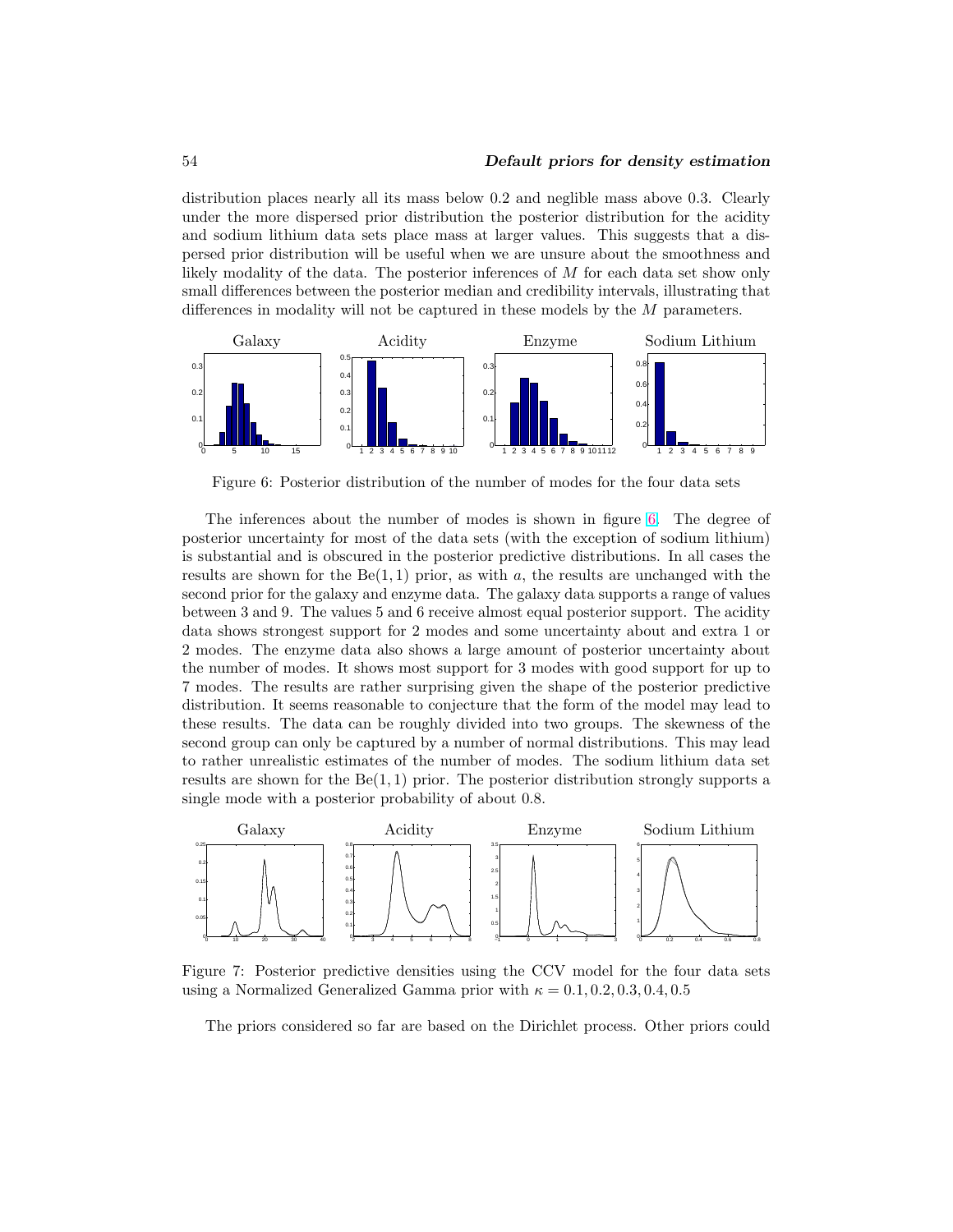#### J. E. Griffin 55

be considered for the mixing distribution and we would hope that the results are relatively robust to the choice of this prior. To investigate the robustness of the proposed model, the normalized generalized gamma process is used as an alternative class (Lijoi et al.  $2007$ ) of prior for the nonparametric mixing distribution G. The prior has two parameters  $0 < \kappa < 1$  and  $M > 0$ . The Dirichlet process with mass parameter M arises as a special case as  $\kappa \to 0$  and the Normalized Inverse Gaussian process (Lijoi et al. 2005) arises when  $\kappa = 0.5$ . The CCV model was fitted with M given a Gamma prior distribution. The predictive distribution for the four data sets are shown in Figure 7 with Normalized Generalized Gamma process for the  $\kappa = 0.1, 0.2, 0.3, 0.4, 0.5$ . Clearly, the density estimate is robust to the choice of prior for w.

#### 4.2 Comparison to other default priors

Several authors have proposed default priors for mixture models which use summaries of the data (such as mean or variance) to define certain hyperparameters. They work with general model

$$
y_i | \mu_i \sim \mathcal{N}(\mu_i, \sigma_i^2)
$$

$$
(\mu_i, \sigma_i^2) \sim G
$$

$$
G \sim \mathcal{DP}(MH)
$$

where the centring measure H for  $\mu$  and  $\sigma^2$  is to be specified. Richardson and Green (1997) suggest using the choice  $H(\mu, \sigma^{-2}) = N\left(\frac{a+b}{2}, R^2/\epsilon\right)$  Ga $(\alpha, \beta)$  where  $b = \max\{y_j\},$  $a = \min\{y_i\}$  and R is the range of the data. The hyperparameter  $\epsilon$  is chosen small (they suggest the default value  $\epsilon = 1$  in their paper) and  $\beta \sim \text{Ga}(g, \epsilon_2/R^2)$ . They suggest that  $g < 1 < \alpha$ . This prior on  $\beta$  allows the model to adapt to the scale of the data by sharing information between different component variances  $\sigma_j^2$ . They suggest  $\alpha = 2$ ,  $g = 0.2$ ,  $\epsilon_2 = 10$  as default values in their examples.

Alternatively, Ishwaran and James (2002) propose  $H(\mu, \sigma^2) = \sim N(\mu|\theta, \sigma^2) U(\sigma^2|0, T)$ where  $\theta \sim N(0, A)$ . The hyperparameter A is chosen large to represent a vague prior (the authors use  $A = 1000$ ). The parameters T and  $\sigma_u$  are scale parameters are they suggest taking  $\sigma_{\mu}$  to equal 4 times the standard deviation of the data and taking T to equal the variance of the data as default values.

These two default priors are compared to the CCV and DCV models proposed in this paper. The different default priors are compared using a random fold cross-validation method with a posterior predictive criteria. The score for prior M is calculated as

$$
S(A) = \frac{1}{Km} \sum_{i=1}^{K} \sum_{j=1}^{m} \log p_M(y_{\gamma_{ij}} | y_{-\gamma_i})
$$

where  $p_M$  represents the posterior predictive distribution under prior  $M$ ,  $\gamma_i$  is the first m elements of a random permutation of  $\{1, 2, \ldots, n\}$  and  $y_{-\gamma_i}$  represents the vector y with the elements  $\gamma_i$  removed. The use of cross-validation methods to compare predictive performance is discussed by Gneiting and Raftery (2007). Larger values of the score show better predictive performance.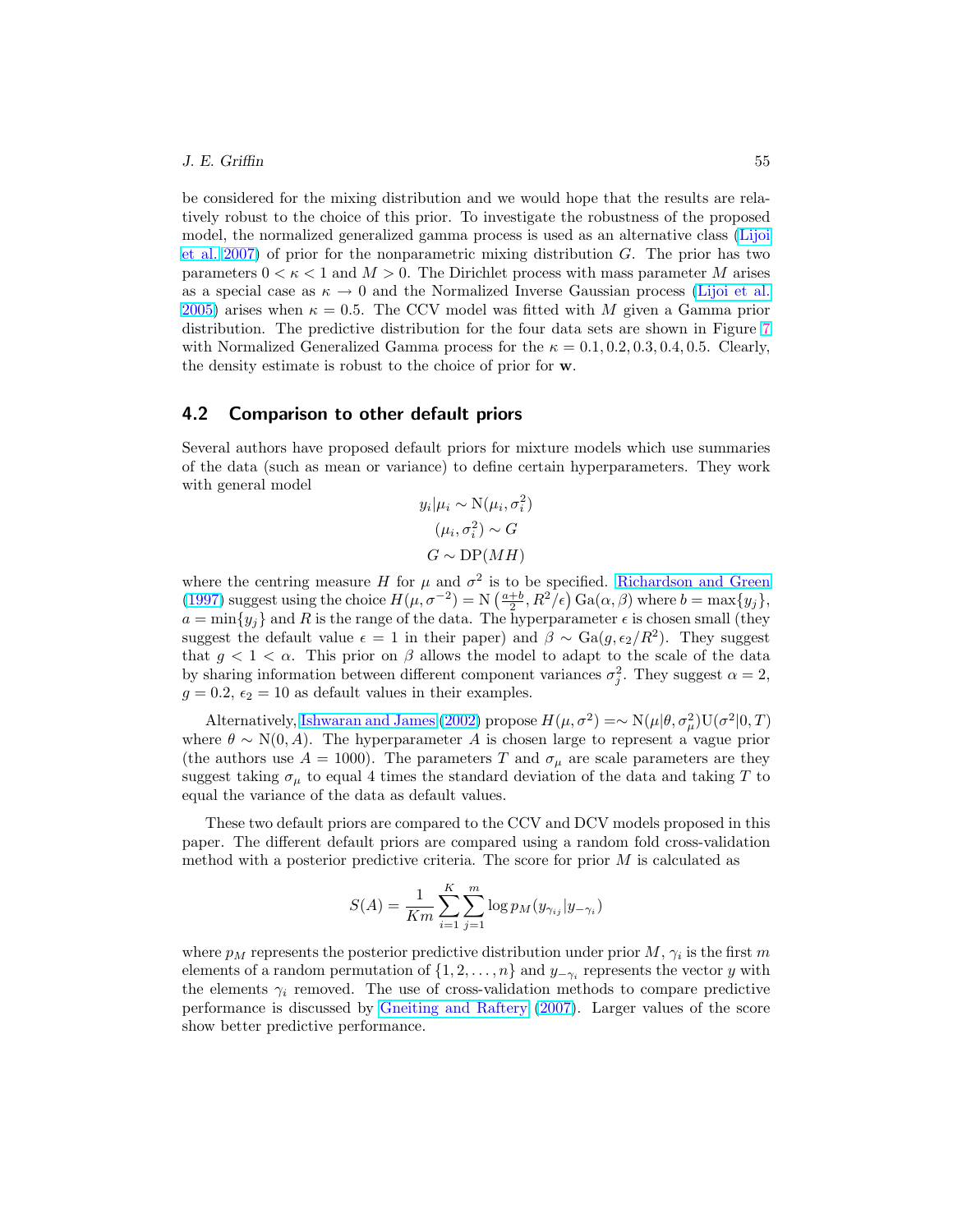|                | CC      | DCV     | RG      |         |
|----------------|---------|---------|---------|---------|
| Galaxy         | $-2.50$ | $-2.49$ | $-2.57$ | $-2.65$ |
| Enzyme         | $-0.29$ | $-0.27$ | $-0.46$ | $-0.69$ |
| Log Acidity    | -1.13   | $-1.13$ | $-1.22$ | $-1.22$ |
| Sodium Lithium | 1.01    | 1.01    | 0.78    | 0.92    |

Table 3: Log predictive scores for the four data sets with four default priors: Common Component Variances (CCV) model, Different Component Variances (DCV) model, Richardson and Green (RG) and Ishwaran and James (IJ)

The scores for the four different data sets are shown in Table 3. The difference between the CCV model and DCV model are small for all each data set except the enzyme data where the DCV model outperforms the CCV model. Clearly, the distribution of the data, which has two modes where the density around one mode is much more spread than the other. This is a case where we would expect the DCV model to perform better. Both priors outperform the other default priors across all four data sets. In fact, the cross-validation performance for the galaxy data is slightly better than the informative prior of Escobar and West (1995) who carefully choose hyperparameters for their problem. This indicates that the CCV and DCV represent effective priors for Bayesian density estimation.

# 5 Discussion

This paper presents an alternative parameterisation of the infinite mixtures of normals model often used for Bayesian density estimation. The unknown density,  $f$ , is treated as the main parameter of interest and prior information is placed directly onto this object. This naturally leads to an alternative parameterisation and prior distributions that are, in certain situations, much easier to specify than previously defined models. In univariate problem, the model can be fitted using a non-informative prior distribution for the scale and location. A range of default prior specification are discussed that define "automatic" Bayesian density estimator to be chosen. These specifications have good properties over a range of data sets compared to other default schemes.

There are several directions for future research. All examples involve estimating densities of observables but an appealing aspect of a Bayesian approach is that these method can be applied to density estimation of unobservable quantities, such as random effects (Mueller and Rosner 1997). Previously proposed default methods use the observed values of the data to set some hyperparameter which becomes more challenging when modelling unobversable quantities. The approach taken in this paper allows the nonparametric prior to be centred directly on the standard parametric distribution. The parameter a then becomes are measure of the departure of the density from the parametric choice. A main motivation for this alternative approach is placing prior information on the unknown distribution  $F$  rather than the centring distribution  $H$ . A prior is placed directly on the mean and variance of  $F$  rather than the more common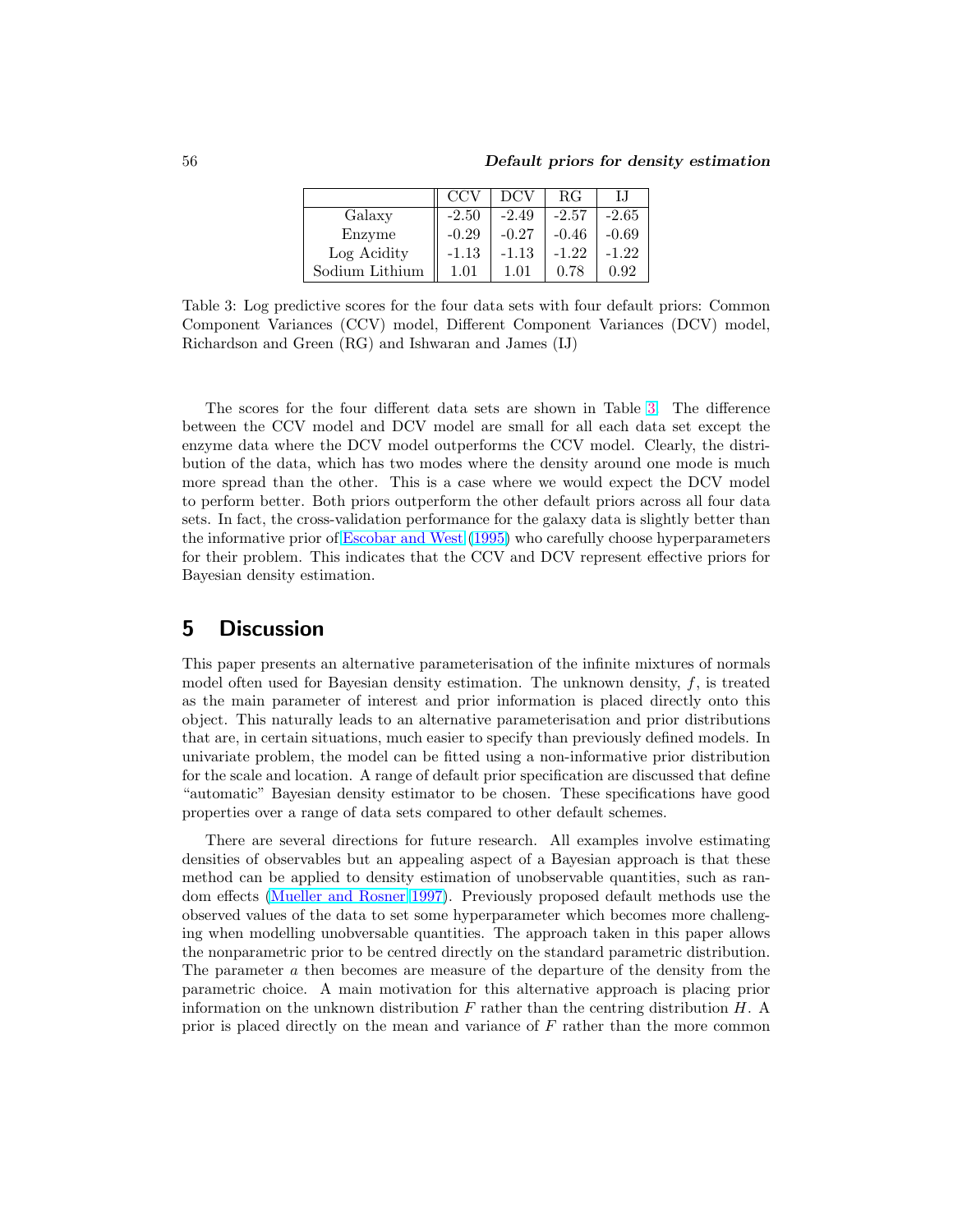choice of directly placing a prior on  $H$ . This approach could be extended to higher moments of  $F$  to allow skewness or kurtosis to be modelled, which would follow from allowing  $H$  to be skewed or heavy-tailed itself. The prior would then be placed on the centred moments of F rather than H.

# **References**

- Escobar, M. D. and West, M. (1995). "Bayesian density-estimation and inference using mixtures." Journal of the American Statistical Association, 90: 577–588. 46, 48, 56
- Ferguson, T. S. (1973). "A Bayesian Analysis of Some Nonparametric Problems." The Annals of Statistics, 1: 209–230. 47
- (1983). "Bayesian Density Estimation by Mixtures of Normal Distribution." In Rizvi, M. H., Rustagi, J., and Siegmund, D. (eds.), Recent Advances In Statistics: Papers in Honor of Herman Chernoff on His Sixtieth Birthday. Academic Press: New York. 45, 46
- Gelfand, A. E. and Kottas, A. (2002). "A Computational Approach for Full Nonparametric Bayesian Inference under Dirichlet Process Mixture Models." Journal of Computational and Graphical Statistics, 289–305. 52
- Gneiting, T. and Raftery, A. E. (2007). "Strictly proper scoring rules, prediction and estimation." Journal of the American Statistical Association, 102: 359–378. 55
- Griffin, J. E. and Steel, M. F. J. (2004). "Semiparametric Bayesian Inference for Stochastic Frontier Models." Journal of Econometrics, 123: 121–152. 51
- Griffin, J. E. and Walker, S. G. (2010). "Posterior Simulation of Normalized Random Measure Mixtures." Journal of Computational and Graphical Statistics, forthcoming. 52
- Ishwaran, H. and James, L. (2001). "Gibbs Sampling Methods for Stick-Breaking Priors." Journal of the American Statistical Association, 96: 161–73. 46
- Ishwaran, H. and James, L. J. (2002). "Approximate Dirichlet Process Computing in Finite Normal Mixtures: Smoothing and Prior Information." Journal of Computational and Graphical Statistics, 11: 508–532. 46, 55
- James, L. F., Lijoi, A., and Pruenster, I. (2008). "Posterior Analysis for Normalized Random Measures with Independent Increments." Scandinavian Journal of Statistics, 36: 76–97. 45
- Kalli, M., Griffin, J. E., and Walker, S. G. (2010). "Slice Sampling Mixture Models." Statistics and Computing, forthcoming. 52
- Lijoi, A., Mean, R. H., and Pruenster, I. (2007). "Controlling the reinforcement in Bayesian non-parametric mixture models." Journal of the Royal Statistical Society B, 69: 715–740. 46, 55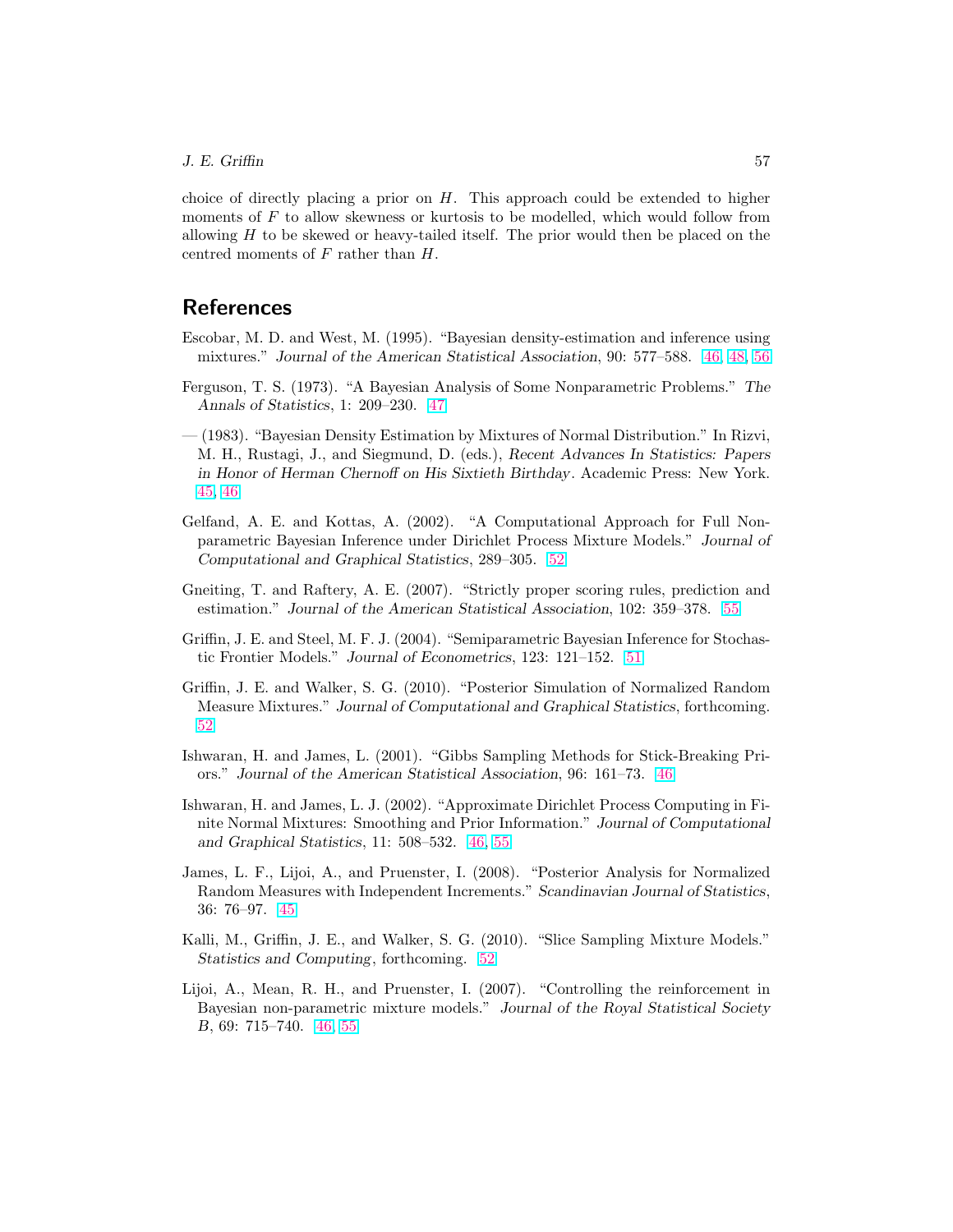- Lijoi, A., Mena, R. H., and Pruenster, I. (2005). "Hierarchical mixture modelling with normalized inverse-Gaussian priors." Journal of the American Statistical Association, 100: 1278–1291. 55
- Lo, A. Y. (1984). "On a Class of Bayesian Nonparametric Estimates: I. Density Estimates." The Annals of Statistics, 12: 351–357. 45, 46
- MacEachern, S. N. (1998). "Computational Methods for Mixture of Dirichlet Process Models." In Dey, D., Mueller, P., and Sinha, D. (eds.), Practical Nonparametric and Semiparametric Bayesian Statistics, 23–44. Springer-Verlag. 52
- Marin, J.-M., Mengersen, K., and Robert, C. P. (2006). "Bayesian Modelling and Inference on Mixtures of Distributions." In Dey, D. and Rao, C. R. (eds.), Handbook of Statistics 25. Elsevier. 53
- Mengersen, K. and Robert, C. (1996). "Testing for mixtures: A Bayesian entropic approach (with discussion)." In Berger, J., Bernardo, J., Dawid, A., Lindley, D., and Smith, A. (eds.), Bayesian Statistics 5. Oxford University Press : Oxford. 50
- Mueller, P. and Quintana, F. (2004). "Nonparametric Bayesian Data Analysis." Statistical Science, 19: 95–110. 45
- Mueller, P. and Rosner, G. (1997). "A Bayesian population model with hierarchical mixture priors applied to blood count data." Journal of the American Statistical Association, 92: 1279–1292. 56
- Neal, R. M. (2000). "Markov chain sampling methods for Dirichlet process mixture models." Journal of Computational and Graphical Statistics, 9: 249–265. 52, 61
- Nieto-Barajas, L. E., Pruenster, I., and Walker, S. G. (2004). "Normalized random measures driven by increasing additive processes." Annals of Statistics, 32: 2343– 2360. 46
- Papaspiliopoulos, O. and Roberts, G. O. (2008). "Retrospective Markov chain Monte Carlo methods for Dirichlet process hierarchical models." Biometrika, 95: 169–186. 52
- Richardson, S. and Green, P. J. (1997). "On Bayesian analysis of mixtures with unknown number of components (with discussion)." Journal of the Royal Statistical Society B, 59: 731–792. 48, 52, 53, 55
- Robert, C. and Titterington, M. (1998). "Reparameterisation strategies for hidden Markov models and Bayesian approaches to maximum likelihood estimation." Statistics and Computing, 4: 327–355. 46
- Roeder, K. (1990). "Density Estimation with Confidence Sets Exemplified by Superclusters and Voids in the Galaxies." Journal of the American Statistical Assocation, 85: 617–624. 52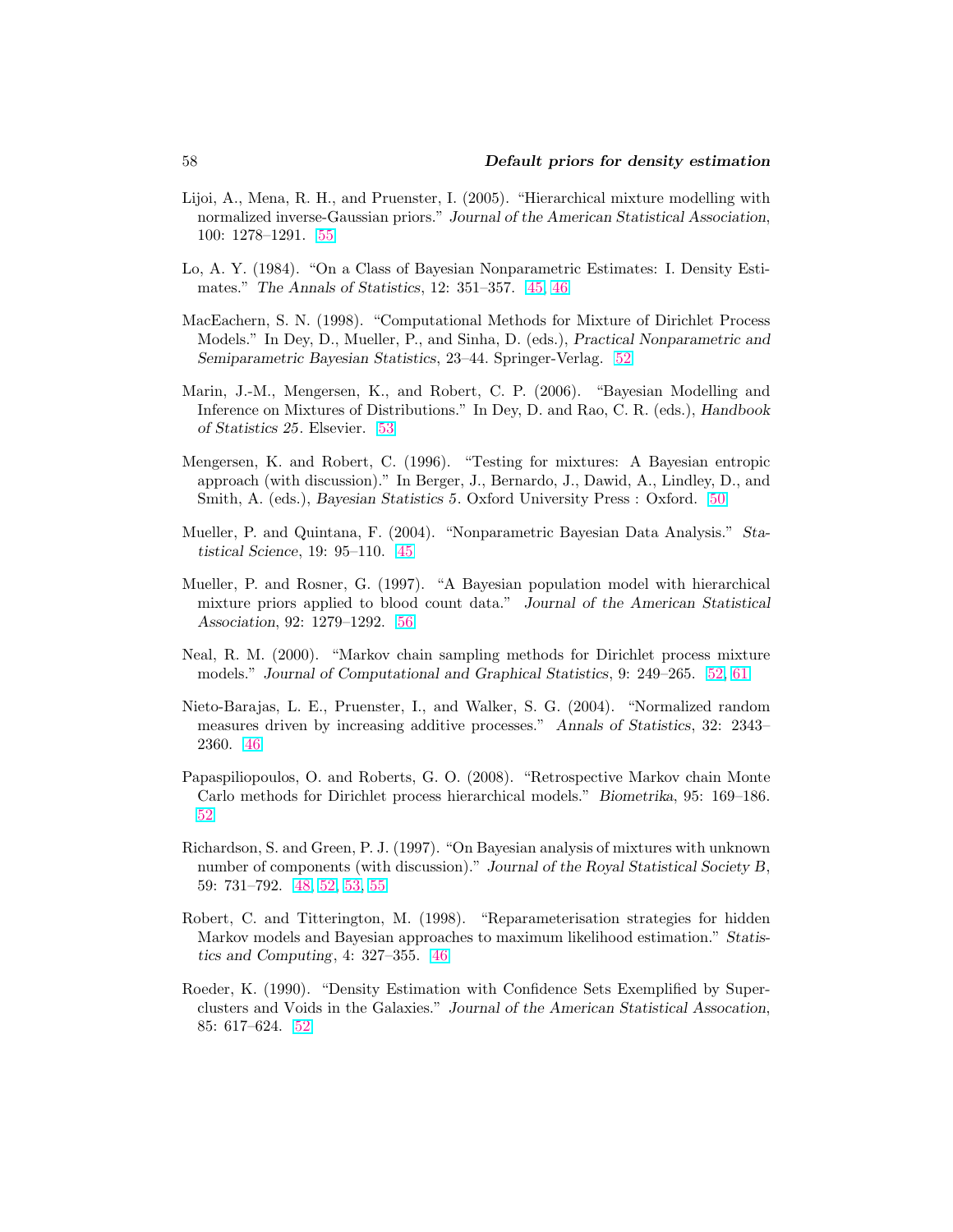- (1994). "A Graphical Technique for Determining the Number of Components in a Mixture of Normals." Journal of the American Statistical Assocation, 89: 487–495. 52
- Roeder, K. and Wasserman, L. (1997). "Practical Bayesian Density Estimation Using Mixtures of Normals." Journal of the American Statistical Association, 92: 894–902. 52, 53
- Walker, S. G., Damien, P., Laud, P. W., and Smith, A. F. M. (1999). "Bayesian nonparametric inference for random distributions and related functions (with discussion)." Journal of the Royal Statistical Society B, 61: 485–527. 45

# Appendix A: MCMC algorithms

# A.1: Common Component Variances model

The full model is

$$
y_i \sim N(\mu_i, a\sigma^2), \qquad i = 1, ..., n
$$
  
 $\mu_i \sim G,$   
 $G \sim DP(MH)$ 

where  $H(\mu) = N(\mu | \mu_0, (1 - a)\sigma^2),$ 

$$
\mu_0 \sim N(\mu_{00}, \lambda_0^{-1}), \qquad \sigma^{-2} \sim Ga(s_0, s_1), \qquad a \sim Be(a_0, a_1)
$$

The full conditionals for the uninformative choice  $p(\mu_0, \sigma^2) \sim \sigma^{-2}$  arises by taking  $s_0 = 0$ ,  $s_1 = 0$  and  $\lambda_0 = 0$  in the following formulae. As with any mixture model, latent variables  $\mathbf{s} = (s_1, s_2, \dots, s_n)$  are introduced to help implement the MCMC samplers. This model can be sampled using a standard Gibbs sampler for a conjugate Dirichlet process mixture model. Let  $\mu_{(1)}, \mu_{(2)}, \ldots, \mu_{(K)}$  be the distinct values of  $\mu_1, \mu_2, \ldots, \mu_n$ ,  $n_k = \sum_{j=1}^n I(s_j = k), n_k^{-i} = \sum_{i=1; j \neq i}^n I(s_i = k)$  and  $K^{-i}$  be the number of distinct values excluding  $\mu_i$ .

#### Updating s

The elements of s are updated from their full conditional which is discrete

$$
p(s_i = k) \propto \begin{cases} \frac{n_i^{-i}}{\sqrt{a}} \exp \left\{ -\frac{1}{2a\sigma^2} (y_i - \mu_{(k)})^2 \right\} & 1 \le k \le K^{-i} \\ M \exp \left\{ -\frac{1}{2\sigma^2} (y_i - \mu_0)^2 \right\} & k = K^{-i} + 1 \end{cases}
$$

and can be sampled using inversion sampling.

# Updating  $\mu_{(i)}$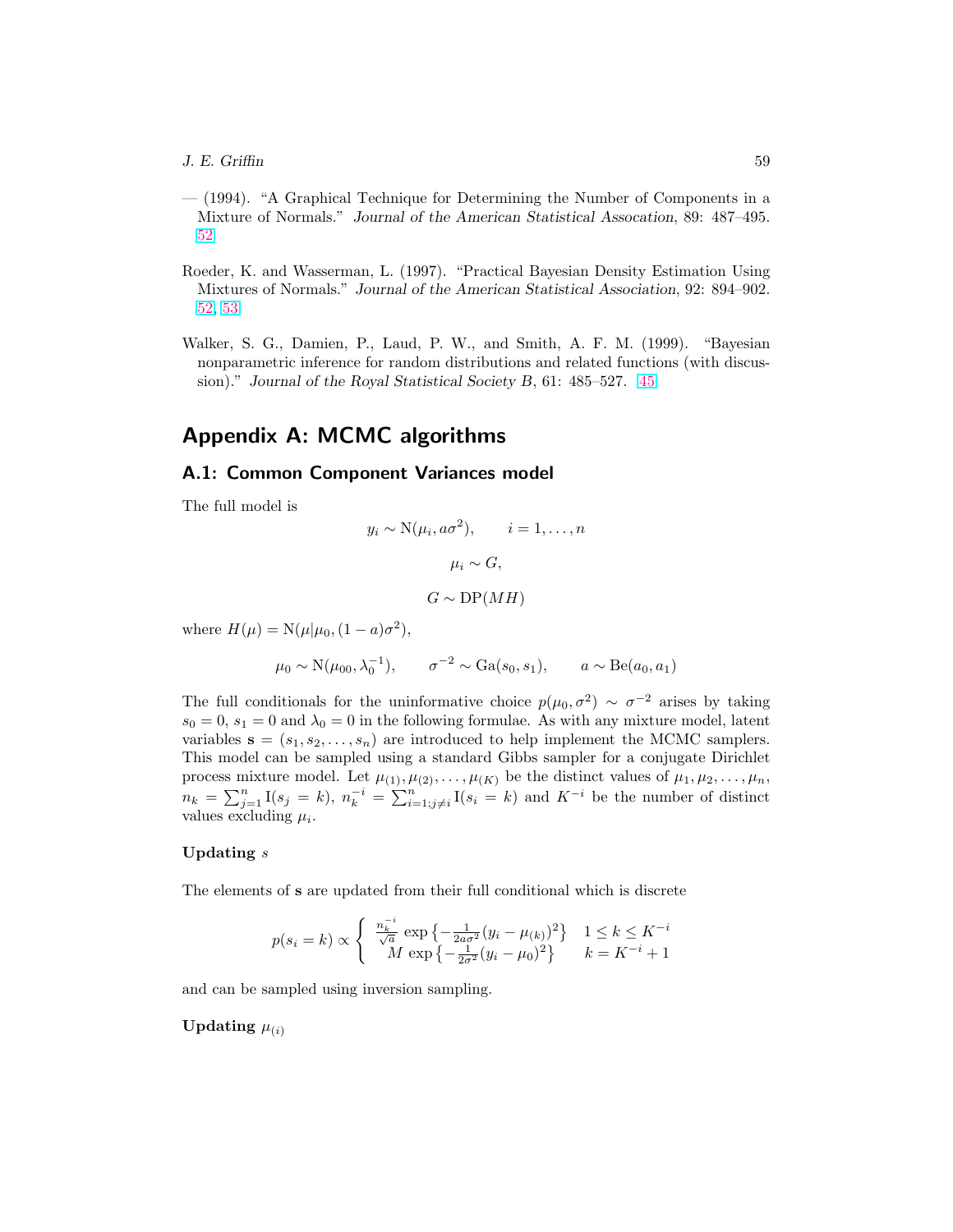The full conditional distribution of  $\mu_{(i)}$  is  $N(\mu_i^*, \sigma_i^2)$  $\star$ ) where

$$
\mu_i^* = \frac{\frac{\sum_{\{j \mid s_j = i\}} y_j}{a} + \frac{\mu_0}{1 - a}}{\frac{n_i}{a} + \frac{1}{1 - a}} \text{ and } \sigma_i^{2^*} = \frac{\sigma^2}{\frac{n_i}{a} + \frac{1}{1 - a}}.
$$

## Updating  $\mu_0$

The full conditional distribution of  $\mu_0$  is  $N(\mu^*, \sigma^{2^*})$  where

$$
\mu^* = \left(\frac{\sigma^{-2} \sum_{i=1}^K \mu(i)}{1-a} + \lambda_0 \mu_{00}\right) \bigg/ \left(\frac{\sigma^{-2} K}{1-a} + \lambda_0\right) \text{ and } \sigma^{2^*} = 1 \bigg/ \left(\frac{\sigma^{-2} K}{1-a} + \lambda_0\right).
$$

## $\rm{Update}$   $\sigma^2$

The full conditional distribution of  $\sigma^{-2}$  is

$$
\mathrm{Ga}\left(s_0 + (n+K)/2, s_1 + \frac{1}{2}\left[\frac{\sum_{i=1}^n (y_i - \mu_{(s_i)})^2}{a} + \frac{\sum_{i=1}^K (\mu_{(i)} - \mu_0)^2}{1-a}\right]\right).
$$

## Updating a

The full conditional distribution of a is proportional to

$$
a^{-n/2}(1-a)^{-k/2} \exp\left\{-\frac{1}{2}\sigma^{-2}\left[\frac{\sum_{i=1}^{n}(y_i-\mu_{(s_i)})^2}{a}+\frac{\sum_{i=1}^{K}(\mu_{(i)}-\mu_0)^2}{1-a}\right]\right\}.
$$

Let  $z = \frac{a}{1-a}$  then the full conditional of z is proportional to

$$
(1+z)^{(n+K)/2}z^{-n/2}\exp\left\{-\frac{1}{2}\sigma^{-2}\left[\frac{1}{z}\sum_{i=1}^n(y_i-\mu_{(s_i)})^2+z\sum_{i=1}^K(\mu_{(i)}-\mu_0)^2\right]\right\}.
$$

If  $n + K$  is even then the distribution can be expressed as a mixture of generalized inverse Gaussian distributions which is represented as  $GIG(\lambda, \chi, \psi)$  which has density

$$
g(x) = \frac{(\psi/\chi)^{\lambda/2}}{2K_{\lambda}(\sqrt{\chi\psi})} x^{\lambda - 1} \exp\left\{-\frac{1}{2}\left(\frac{\chi}{x} + \psi x\right)\right\}, \qquad x > 0
$$

where  $K_{\lambda}(y)$  is the modified Bessel function of the third kind. The mixture distribution has the form

$$
\sum_{j=1}^{(n+K)/2} w_j \, \text{GIG}\left(x \left| j - n/2 + 1, \frac{\sum_{i=1}^n (y_i - \mu_{(s_i)})^2}{\sigma^2}, \frac{\sum_{i=1}^K (\mu_{(i)} - \mu_0)^2}{\sigma^2} \right.\right)
$$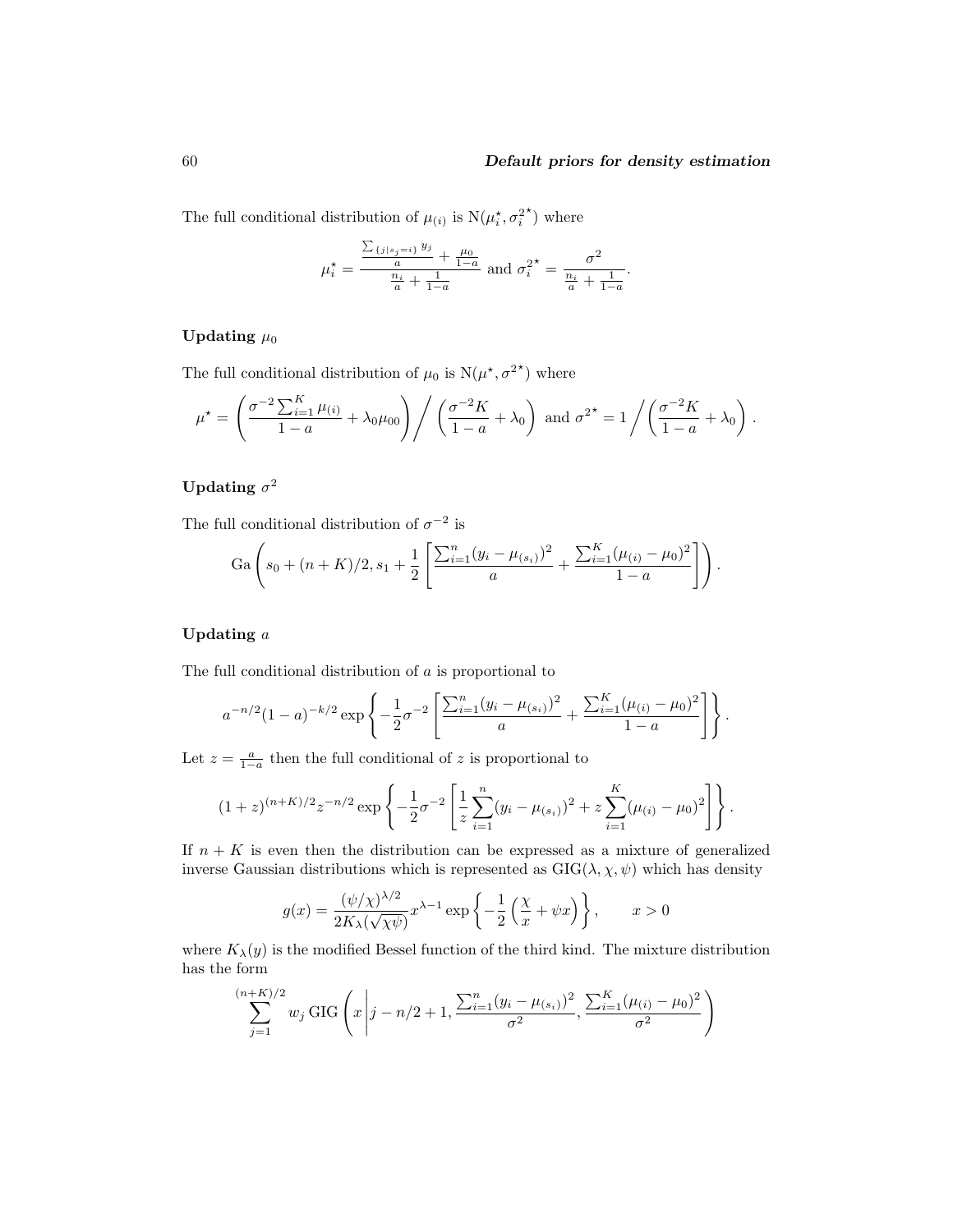$J. E. \text{Griffin}$  61

where

$$
w_j = \left(\begin{array}{c} (n+K)/2 \\ j \end{array}\right) \frac{2K_{j-n/2+1}\left(\sqrt{\left(\sum_{i=1}^n (y_i - \mu_{(s_i)})^2\right)\left(\sum_{i=1}^K (\mu_{(i)} - \mu_0)^2\right)/\sigma^4}\right)}{\left(\sum_{i=1}^K (\mu_{(i)} - \mu_0)^2\right)\sqrt{\sum_{i=1}^n (y_i - \mu_{(s_i)})^2}\right)^{(j-n/2+1)/2}}.
$$

If  $n + K$  is odd we use the rejection envelope

$$
\sum_{j=1}^{(n+K)/2+1} w_j \, \text{GIG}\left(x \left| j - n/2 + 1, \frac{\sum_{i=1}^n (y_i - \mu_{(s_i)})^2}{\sigma^2}, \frac{\sum_{i=1}^K (\mu_{(i)} - \mu_0)^2}{\sigma^2} \right.\right)
$$

where

$$
w_j = { (n+K)/2 \choose j} \frac{2K_{j-n/2+1} \left( \sqrt{\left(\sum_{i=1}^n (y_i - \mu_{(s_i)})^2\right) \left(\sum_{i=1}^K (\mu_{(i)} - \mu_0)^2\right) / \sigma^4} \right) \over \left(\sum_{i=1}^K (\mu_{(i)} - \mu_0)^2 / \sum_{i=1}^n (y_i - \mu_{(s_i)})^2 \right)^{(j-n/2+1)/2}}
$$

and a point, z, simulated from this mixture is accepted with probability  $(1 + z)^{-1/2}$ . Then  $a = \frac{z}{1+z}$  in either case.

#### Updating M

M can be updated using an independence Metropolis-Hastings sampler. The Newton-Raphson method is used to find the mode of the full conditional distribution, then the proposal distribution is a t-distribution centred at the mode, with  $\alpha$  degrees of freedom and precision parameter  $\lambda = \frac{\alpha}{\alpha + 1} \times$  -Hessian. A default choice of  $\alpha$  would be 3.

#### A.2: Different Component Variances model

The full model is

$$
y_i \sim N(\mu_i, a(\phi - 1)\zeta_i \sigma^2), \qquad i = 1, ..., n
$$
  
 $(\mu_i, \zeta_i) \sim G,$   
 $G \sim DP(MH)$ 

where  $H(\mu, \zeta^{-1}) = N(\mu | \mu_0, (1 - a)\sigma^2) \text{Ga}(\zeta^{-1} | \phi, 1),$ 

$$
\mu_0 \sim N(\mu_{00}, \lambda_0^{-1}), \qquad \sigma^{-2} \sim Ga(s_0, s_1), \qquad a \sim Be(a_0, a_1)
$$

The full conditionals for the uninformative choice  $p(\mu_0, \sigma^2) \sim \sigma^{-2}$  arises by taking  $s_0 = 0$ ,  $s_1 = 0$  and  $\lambda_0 = 0$  in the following formulae. As with any mixture model, latent variables  $\mathbf{s} = (s_1, s_2, \dots, s_n)$  are introduced to help implement the MCMC samplers. This model is a nonconjugate Dirichlet process mixture model and can be sampled using algorithm 8 of Neal  $(2000)$ . The updating of M is the same as the updating in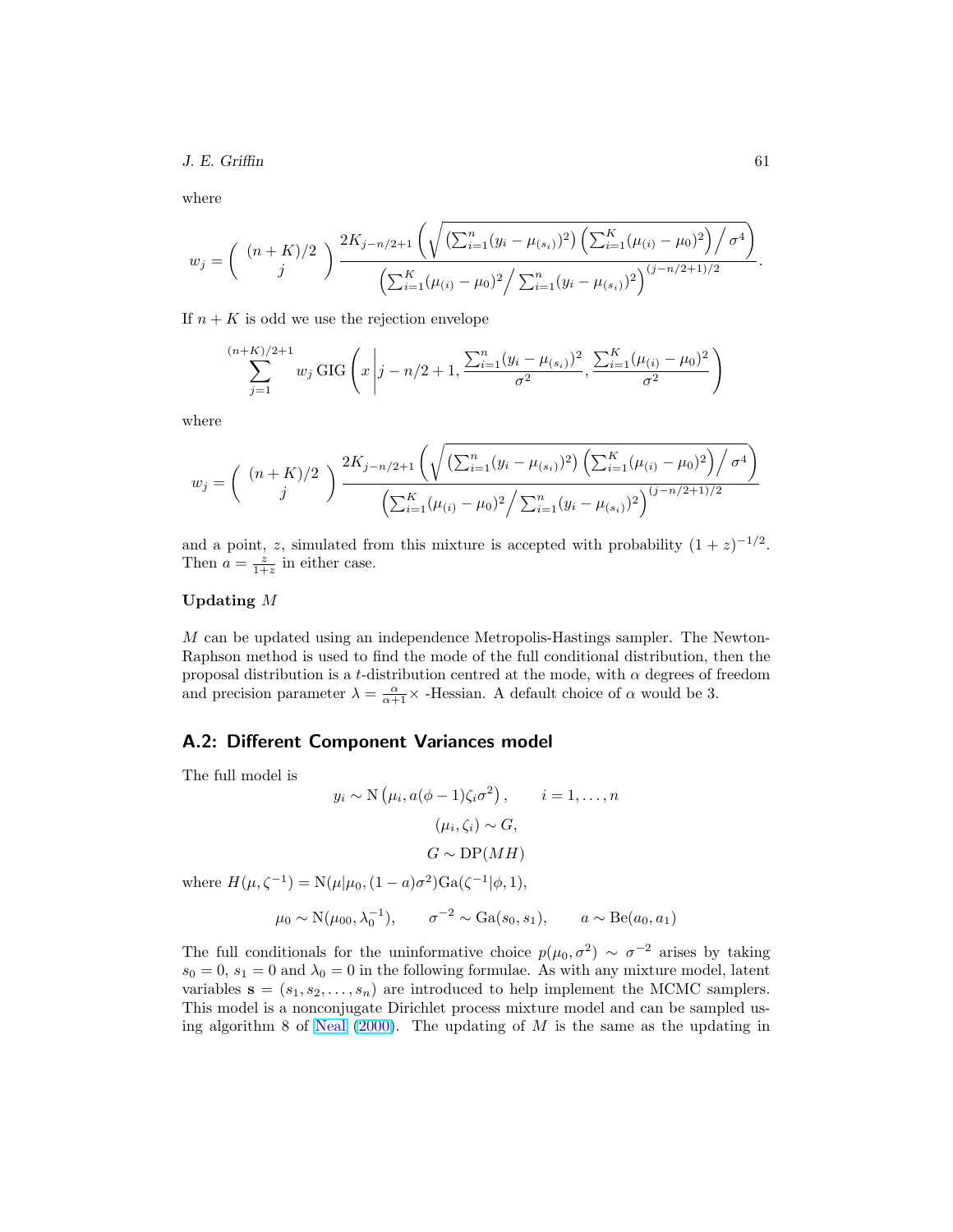.

the common component variance model. Let  $\mu_{(1)}, \mu_{(2)}, \ldots, \mu_{(K)}$  be the distinct values of  $\mu_1, \mu_2, \ldots, \mu_n$  and  $\zeta_{(1)}, \zeta_{(2)}, \ldots, \zeta_{(K)}$  be the distinct values of  $\zeta_1, \zeta_2, \ldots, \zeta_n$ . Let  $n_k = \sum_{j=1}^n \text{I}(s_j = k), n_k^{-i} = \sum_{i=1; j \neq i}^n \text{I}(s_i = k).$ 

#### Updating s

To update  $s_i$  we choose a value of m (usually 3 or 4) which is fixed for the whole algorithm and uses the following step.

• If there is a j such that  $s_j = s_i$  for  $j \neq i$  then

$$
w_j = n_j^{-i}
$$
 for  $1 \le j \le K$  and  $w_j = M/m$  for  $K + 1 \le j \le K + m$ 

and simulate  $\mu_{(i)} \sim N(\mu_0, (1-a)\sigma^2)$  and  $\zeta_{(i)}^{-1} \sim Ga(\phi, 1)$  for  $K + 1 \le i \le K + m$ .

• Otherwise,

$$
w_j = n_j^{-i} \text{ for } 1 \le j \le K \text{ and } j \ne s_i, w_{s_i} = M/m \text{ and } K+1 \le j \le K+m-1
$$
  
and simulate  $\mu_{(i)} \sim N(\mu_0, (1-a)\sigma^2)$  and  $\zeta_{(i)}^{-1} \sim Ga(\phi, 1)$  for  $K+1 \le i \le K+m-1$ .

Then the elements of s are updated from their full conditional which is discrete

$$
p(s_i = j) \propto w_j \sqrt{\frac{1}{\zeta_{(j)}}} \exp \left\{-\frac{(y_i - \mu_{(j)})^2}{2a\sigma^2(\phi - 1)\zeta_{(j)}}\right\}
$$

and can be sampled using inversion sampling. Finally, any cluster which does not have a point allocated to it is deleted.

## Updating  $\mu_{(i)}$

The full conditional distribution of  $\mu_{(i)}$  is  $N(\mu_i^*, \sigma_i^2)$  $\star$ ) where

$$
\mu_i^* = \frac{\frac{\sum_{\{j \mid s_j = i\}} y_j}{(\phi - 1)\zeta_{(i)}a} + \frac{\mu_0}{1 - a}}{\frac{n_i}{(\phi - 1)\zeta_{(i)}a} + \frac{1}{1 - a}} \text{ and } \sigma_i^{2*} = \frac{\sigma^2}{\frac{n_i}{(\phi - 1)\zeta_{(i)}a} + \frac{1}{1 - a}}
$$

#### Updating  $\mu_0$

The full conditional distribution of  $\mu_0$  is  $N(\mu^*, \sigma^{2^*})$  where

$$
\mu^* = \left(\frac{\sigma^{-2} \sum_{i=1}^K \mu_{(i)}}{1-a} + \lambda_0 \mu_{00}\right) \bigg/ \left(\frac{\sigma^{-2} K}{1-a} + \lambda_0\right) \text{ and } \sigma^{2^*} = 1 \bigg/ \left(\frac{\sigma^{-2} K}{1-a} + \lambda_0\right).
$$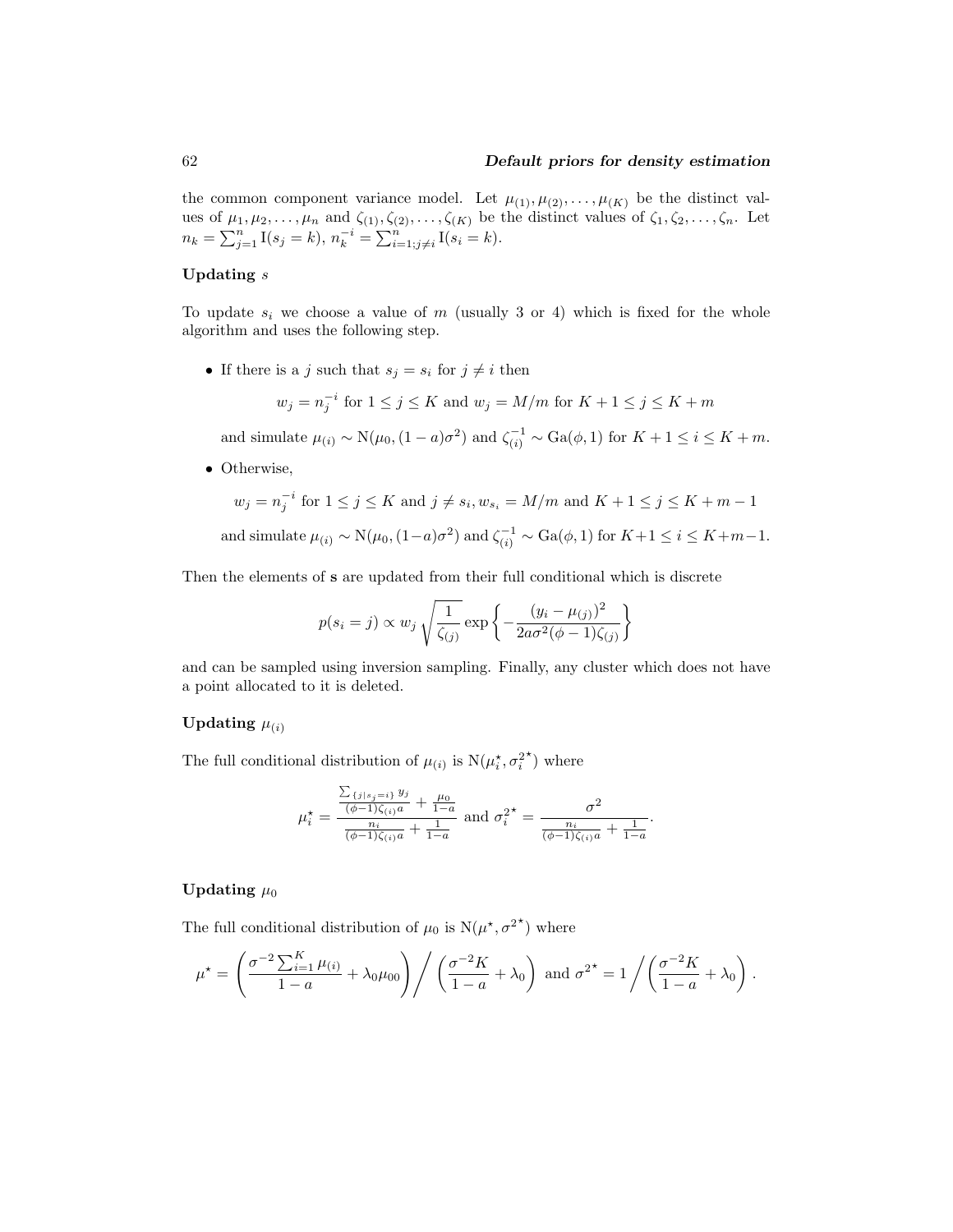#### $J. E. *Griffin*$  63

## $\rm{Update}$   $\sigma^2$

The full conditional distribution of  $\sigma^{-2}$  is

$$
\mathrm{Ga}\left(s_0 + (n+K)/2, s_1 + \frac{1}{2}\left[\sum_{i=1}^n \frac{(y_i - \mu_{(s_i)})^2}{(\phi - 1)a\zeta_{(s_i)}} + \frac{\sum_{i=1}^K (\mu_{(i)} - \mu_0)^2}{1 - a}\right]\right).
$$

## Updating a

The parameter a can be updated using mixtures of generalized inverse Gaussian distributions in a similar way to the updating in the common component variance model. If  $n + K$  is even, the mixture distribution has the form

$$
\sum_{j=1}^{(n+K)/2} w_j \, \text{GIG}\left(x \middle| j - n/2 + 1, \sum_{i=1}^n \frac{(y_i - \mu_{(s_i)})^2}{(\phi - 1)\zeta_{(s_i)}\sigma^2}, \frac{\sum_{i=1}^K (\mu_{(i)} - \mu_0)^2}{\sigma^2}\right)
$$

where

$$
w_j = { (n+K)/2 \choose j} \frac{2K_{j-n/2+1} \left( \sqrt{\left(\sum_{i=1}^n b_i\right) \left(\sum_{i=1}^K (\mu_{(i)} - \mu_0)^2\right) / \sigma^4} \right)}{\left(\sum_{i=1}^K (\mu_{(i)} - \mu_0)^2 / \sum_{i=1}^n b_i\right)^{(j-n/2+1)/2}}
$$

and

$$
b_i = (y_i - \mu_{(s_i)})^2 / [(\phi - 1)\zeta_{(s_i)}], \qquad 1 \le i \le n.
$$

If  $n + K$  is odd we use the rejection envelope

$$
\sum_{j=1}^{(n+K)/2+1} w_j \, \text{GIG}\left(x \middle| j - n/2 + 1, \sum_{i=1}^n \frac{(y_i - \mu_{(s_i)})^2}{(\phi - 1)\zeta_{(s_i)}\sigma^2}, \frac{\sum_{i=1}^K (\mu_{(i)} - \mu_0)^2}{\sigma^2}\right)
$$

where

$$
w_j = { (n+K)/2 \choose j} \frac{2K_{j-n/2+1} \left( \sqrt{\left(\sum_{i=1}^n b_i\right) \left(\sum_{i=1}^K (\mu_{(i)} - \mu_0)^2\right) / \sigma^4} \right)}{\left(\sum_{i=1}^K (\mu_{(i)} - \mu_0)^2 / \sum_{i=1}^n b_i\right)^{(j-n/2+1)/2}}
$$

and

$$
b_i = (y_i - \mu_{(s_i)})^2/[(\phi - 1)\zeta_{(s_i)}], \qquad 1 \le i \le n.
$$

A point, z, simulated from this mixture is accepted with probability  $(1+z)^{-1/2}$ . Then  $a = \frac{z}{1+z}$  in either case.

# Updating  $\zeta$

The full conditional distribution of 
$$
\zeta_{(i)}
$$
 is IG  $\left(\phi + \frac{1}{2}n_i, 1 + \frac{1}{2} \frac{\sum_{\{j \mid s_j = i\}} (x_j - \mu_{(i)})^2}{(\phi - 1) a \sigma^2}\right)$ .